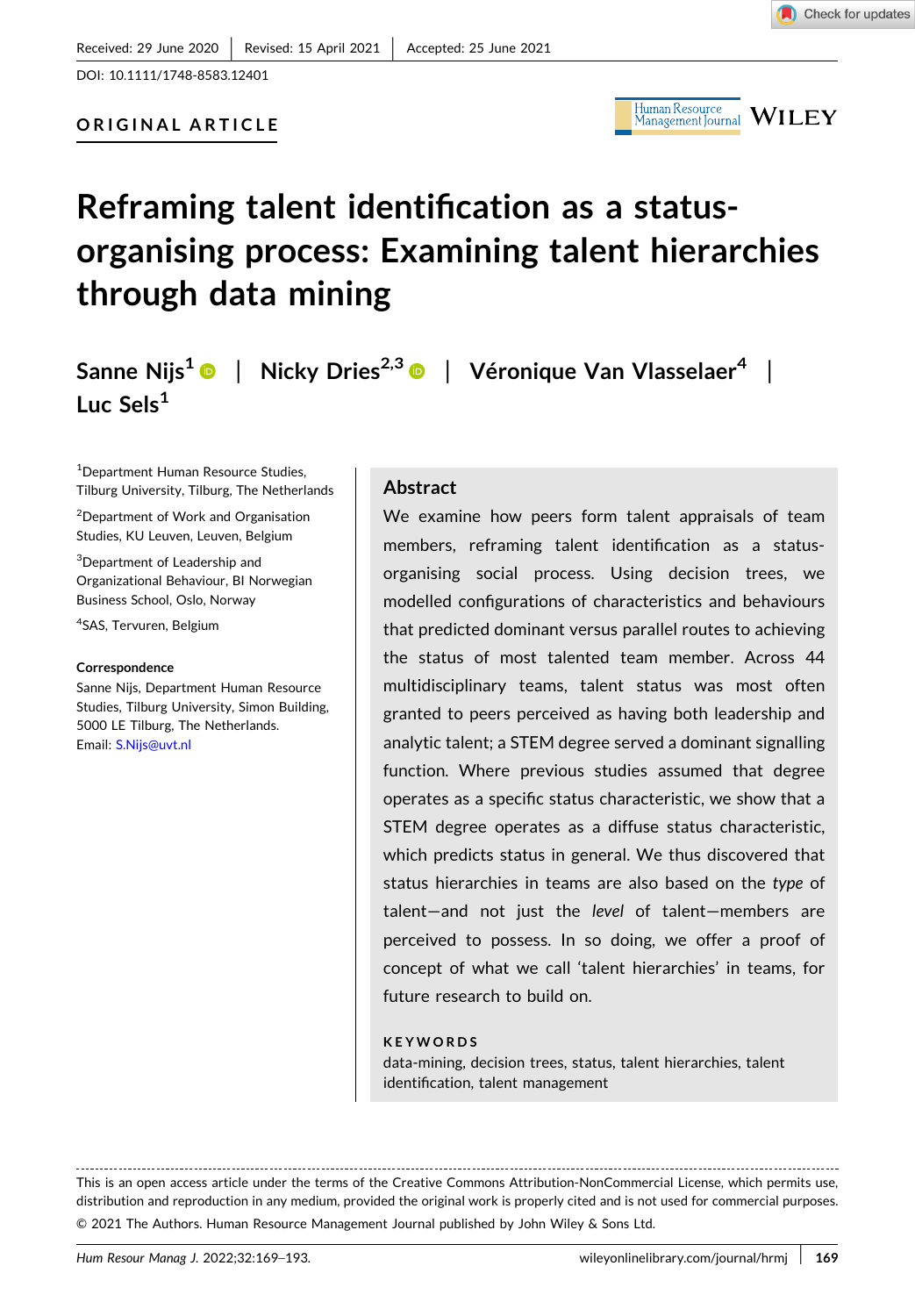#### **What is currently known about the subject matter?**

- � Scholarly literature on talent management mainly focuses on the assessment and emergence of leadership talent and the criteria used for identifying leadership talent.
- � Scholarly literature on talent management mainly focuses on the assessment and identification of talent as done by superiors as part of formal talent management programs.

#### **What our paper adds to the subject matter?**

- � In this study, we examine how peers in teams form perceptions of 14 different talents, and extend the talent management literature that has predominantly focussed on leadership talent.
- � In this study, we introduce a social perception/status perspective on talent into current academic understandings of talent management—which has heavily relied on the assumption that talent identification is based on the rational assessment of people's strategic contribution to an organisation.
- � In this study, we generate more insight into graduate talent management as an understudied strategy to create talent pools.

#### **Implications of study findings for practitioners**

- � Peers are important, but often neglected stakeholders in talent management decisions.
- � Peers use different heuristics to assess different types of talents, underlining the importance of asking the 'talent for what?' question when identifying talent.
- � Understanding the talent hierarchies that emerge spontaneously among peers in teams can help increase acceptance of sensitive talent management decisions.

# **1** <sup>|</sup> **INTRODUCTION**

Organisations today invest significantly in talent identification practices, as they believe that these will support them in detecting and developing the future leaders they need to create competitive advantage (McDonnell et al., [2017\)](#page-23-0). Talent identification procedures involve the assessment of employees' performance and potential, and the subsequent inclusion of high-potential, high-performing employees into the organisation's so-called 'talent pool' (Becker et al., [2009](#page-22-0)). Determining who should be included in these (typically highly exclusive) talent pools is the key challenge in talent identification (De Boeck et al., [2018\)](#page-22-0). Organisations typically adopt one of three strategies in creating their talent pools: either they identify talented employees within their existing workforce; or they focus primarily on external selection, either through headhunting of senior profiles, or by recruiting 'high‐potential' students from respected graduate programs (Clarke & Scurry, [2017\)](#page-22-0).

Although research indicates that all three types of strategies are prevalent (McCracken et al., [2016\)](#page-23-0), the majority of studies to date have focused on talent identification several years after hire. Despite organisations voicing that they need to start identifying high-potentials earlier in their career (McDonnell et al., [2011\)](#page-24-0), much less is known about how organisations should identify talent among young graduates, who have limited work experience. The limited knowledge that is available stems from the emerging literature stream on so‐called 'graduate' talent management (TM; Clarke & Scurry, [2017](#page-22-0); Muratbekova‐Touron et al., [2018](#page-24-0)). The present study focuses on talent identification among university graduates, thus responding directly to this specific gap in the literature.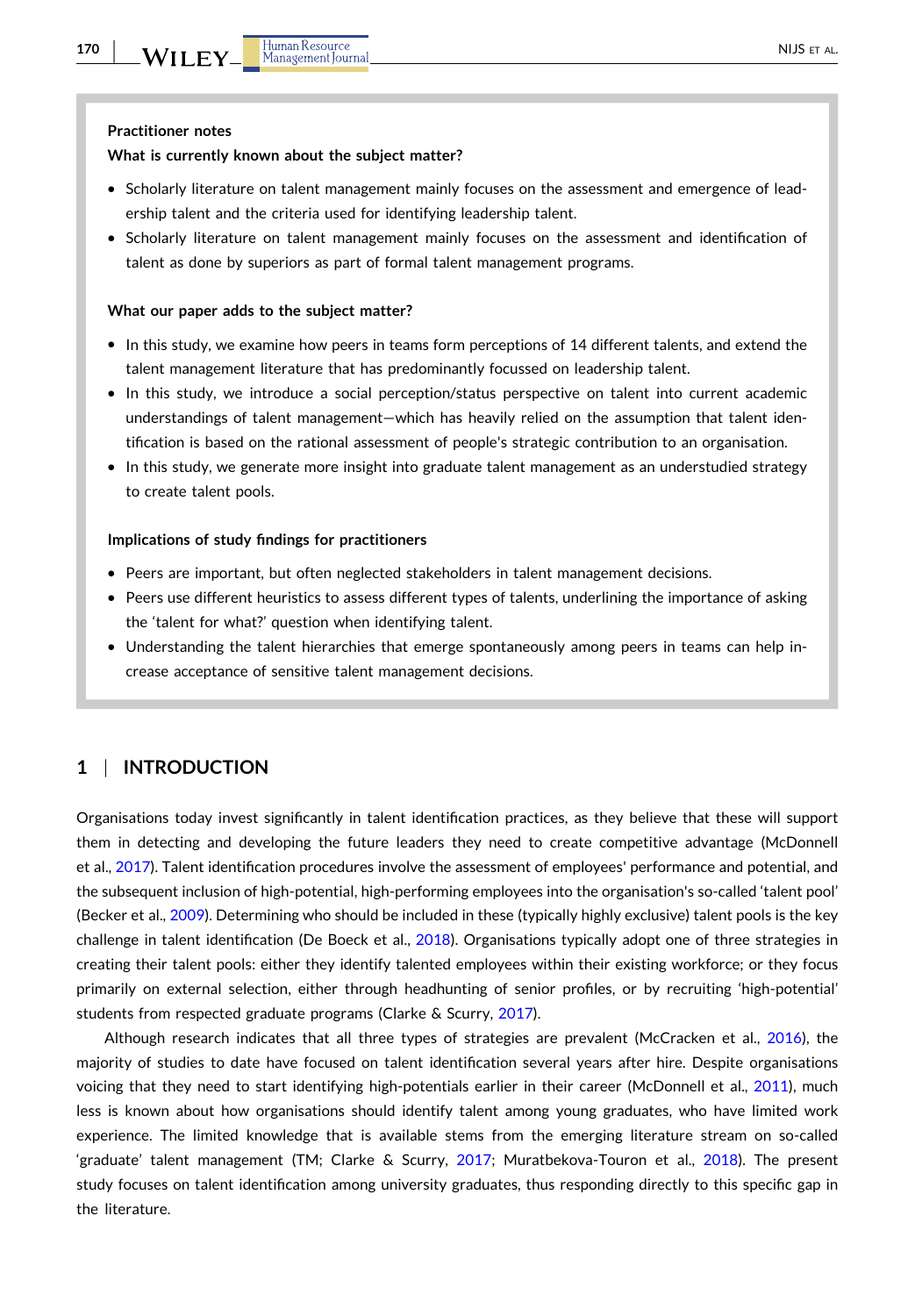As concerns the criteria for talent identification, we see that organisational and academic interest in talent identification accumulates around the assessment of leadership talent (Finkelstein et al., [2018\)](#page-23-0). Typically, organisations focus on a combination of cognitive and social abilities, growth and learning competences, and personality traits to assess which people will most likely be successful in a role with broader responsibilities, higher up in the hierarchy. McDonnell et al. ([2016](#page-23-0)) argued that TM theory and practice place a strong emphasis on leadership talent, while neglecting other key talents that could be of value. This narrow focus on leadership does not align with new ways of working, in which organisations increasingly rely on multidisciplinary, multi-talented and self-steering teams to solve complex problems (Van Der Vegt & Bunderson, [2005\)](#page-24-0).

The status literature might offer a promising way forward here (Bunderson & Barton, [2011](#page-22-0)). This literature explicitly studies appraisals in team settings, conceptualising status in teams as spontaneously emerging based on group members' assessments of each other's talents. These talent appraisals in turn create status hierarchies between peers where a disproportionate amount of deference and resources are awarded to the lucky few (Bendersky & Pai, [2018;](#page-22-0) Berger et al., [1992](#page-22-0)). According to the status literature, the assessment of group members' talents is based on subconscious heuristics that rely on cues—called status characteristics and behaviours—which signal social worth to peers (Blader & Yu, [2017](#page-22-0)). Bunderson and Barton ([2011](#page-22-0)) theorise that peers do not only confer social worth, and thus status, based on the *level* of talent individuals possess, but also based on the *type* of talents (also called 'talent domains'). More specifically, they suggest that although one can expect a wide variety of talents to be valued in multidisciplinary teams, a certain hierarchy between different types of talents might simultaneously emerge. As such, they claim that in addition to parallel status hierarchies (i.e., the equal social valuation of different types of talents), dominant status hierarchies (i.e., the higher social valuation of some types of talents leading to the most favourable status position) will surface in teams. However, the type of talents that leads to a certain status position in a team is a poorly understood phenomenon.

Surprisingly, the TM literature has widely ignored the social worth peers attribute to different types of talents (McDonnell et al., [2016](#page-23-0)). The reasons for this absence in the TM literature are: first of all, the narrow focus on leadership talent; second, the tendency to only study talent identification from the perspective of management, based on the incorrect assumption that managers assess talent without consulting peers; third, the use of generic operationalisations of talent without addressing the 'talent for what?' question and; fourth, the use of analytical techniques ill-suited for studying configurations of talent identification cues (Finkelstein et al., [2018;](#page-23-0) Gallardo-Gallardo et al., [2015;](#page-23-0) Nijs et al., [2014\)](#page-24-0).

In the present study, we examine the social worth attributed to different types of talents (Gagné, [2004](#page-23-0)) in multidisciplinary teams by reframing talent identification as a complex status‐organising process. We bridge the TM literature and the status literature (Correll & Ridgeway, [2003](#page-22-0)) to answer the following overarching research question: "What are the configurations of cues (i.e., status characteristics and status behaviours) peers rely on when *assessing and valuing different types of talents in multidisciplinary teams?"* To accurately answer this research question we tackle the following three research aims: first, examine the configurations of status characteristics and behaviours on which peers rely when forming talent perceptions within different talent domains; second, determine the relative value peers attach to status characteristics and behaviours when forming talent perceptions; and third, explore which (combination of) talent domains—signalled by a bundle of cues—ultimately lead to more versus less favourable status positions.

Since our research question focuses on the configurations of cues that determine talent identification, we apply a configurational approach to our data—more specifically, decision tree modelling (White et al., [2020](#page-24-0)). We selected decision trees for three specific reasons that align with the described research aims and reflect the unique characteristics of this technique compared to parametric techniques. First, decision trees are capable of modelling *n*‐way interactions (i.e., beyond typical two‐ and three‐way interactions, based on data‐driven patterns), and can thus test how a wide variety of cues configures in the formation of talent perceptions. Second, decision trees generate tree‐type structures in which the order of occurrence reflects the relative value attached to cues when forming talent perceptions about peers. Third, decision trees operate according to the principle of equifinality,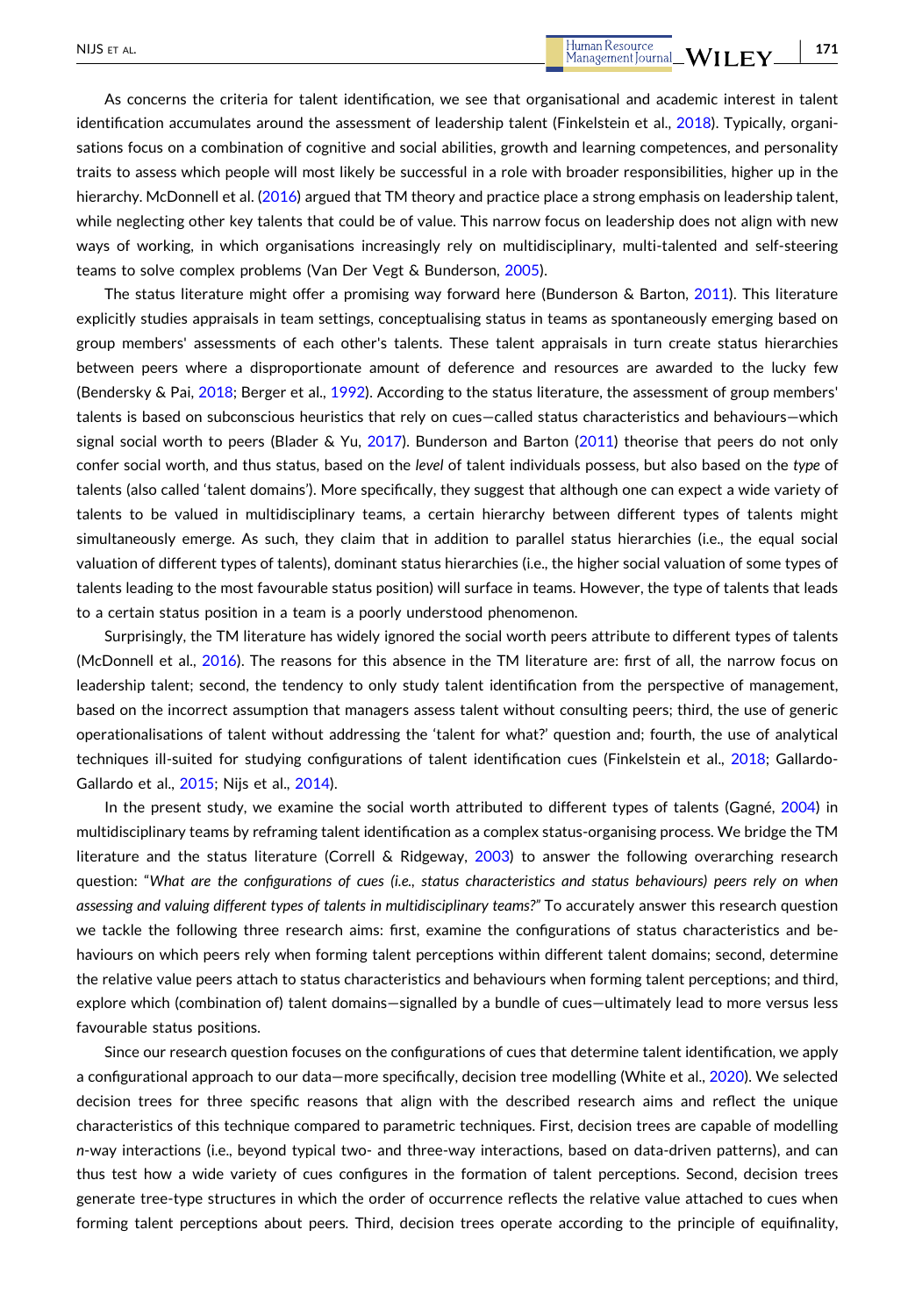meaning that they generate all possible paths (dominant and parallel) to achieving talent status (Witten & Frank, [2005](#page-24-0)). By using this approach, we can thus explore which (combinations of) talents—signalled by a bundle of cues—lead to the status of most talented team member.

We make three contributions with this paper. First, we advance academic understanding of talent identification by reframing being identified as a 'talent' as a specific form of status (Piazza & Castellucci, [2014\)](#page-24-0). To date, research on talent identification has been overwhelmingly practice rather than theory‐driven. We believe that the present study, bridging the status literature and the TM literature, could serve as a solid base for more deductive, theorydriven studies in the future (Chatman & Flynn, [2005\)](#page-22-0).

Second, we empirically investigate the emergence of parallel and dominant status hierarchies in multidisciplinary teams, and how they are formed based on *n*‐way interactions between status characteristics and behaviours. Although the notion of parallel and dominant intrateam hierarchies is theoretically well‐developed in the status literature—referring, in our case, to *different* types of talents that are valued in teams, and those that are valued *most*, respectively (Bunderson & Barton, [2011](#page-22-0))—to date there has been very little empirical research on this phenomenon. We also add a new construct to the TM vocabulary, 'talent hierarchies'—that is, the differential appreciation of specific types of talents, translating into certain status positions in teams.

Third, we adopt a data-mining approach to study talent hierarchies in multidisciplinary teams. By applying decision trees (Tan et al., [2006\)](#page-24-0), capable of modelling *n*‐way interactions, we expand the range of techniques available to management scholars interested in talent identification, status or person‐centric research methods more generally (Liu et al., [2011\)](#page-23-0). By adopting a decision tree approach we move away from generic models of talent, instead focussing on different types of talents that can be identified in multidisciplinary teams.

# **2** <sup>|</sup> **THEORETICAL FRAMEWORK**

A key contribution of the present study is that we reframe being identified as talented as a specific form of status. We thus introduce a social perception perspective on talent (Dominick & Gabriel, [2009](#page-22-0)) into current academic understanding of TM—which so far has relied strongly on the assumption that talent identification is based on a purely rational assessment of employees' strategic contribution to an occupation, organisation or team (Finkelstein et al., [2018;](#page-23-0) Huselid & Becker, [2011](#page-23-0)).

## **2.1** <sup>|</sup> **The meaning of talent**

The term 'talent' is most commonly used to refer to an above-average ability—coupled to a specific function, or range of functions—that makes the people who possess it perform better than their peers (Gallardo‐Gallardo et al., [2013](#page-23-0)). Consequently, talent is often equated to excellent performance within a given performance domain (Gagné, [2004](#page-23-0)). In addition, it is often assumed that natural abilities and aptitudes underlie such excellent perfor-mances, and thus form the fundamental building blocks of talent (Gallardo-Gallardo et al., [2013](#page-23-0); Silzer & Church, [2009\)](#page-24-0). Similar, but related constructs—most notably expertise—in contrast, place greater emphasis on the prolonged and intense experience that transforms novices into experts through practice (Dreyfus & Dreyfus, [2005](#page-22-0); Ericsson et al., [2018](#page-23-0)). It is believed, however, that people's natural abilities will only become visible when given the opportunity to be developed and expressed (Gagné, [2004](#page-23-0)). In that sense, talent and its underlying exceptional abilities can only be demonstrated when necessary conditions, such as motivation and interests, are present. In this study, therefore, we adopt the talent definition of Nijs et al. [\(2014,](#page-24-0) p. 182): '*Talent refers to systematically developed* innate abilities of individuals that are deployed in activities they like, find important, and in which they want to invest energy. It enables individuals to perform excellently in one or more domains of human functioning, operationalised as *performing better than other individuals of the same age or experience'*.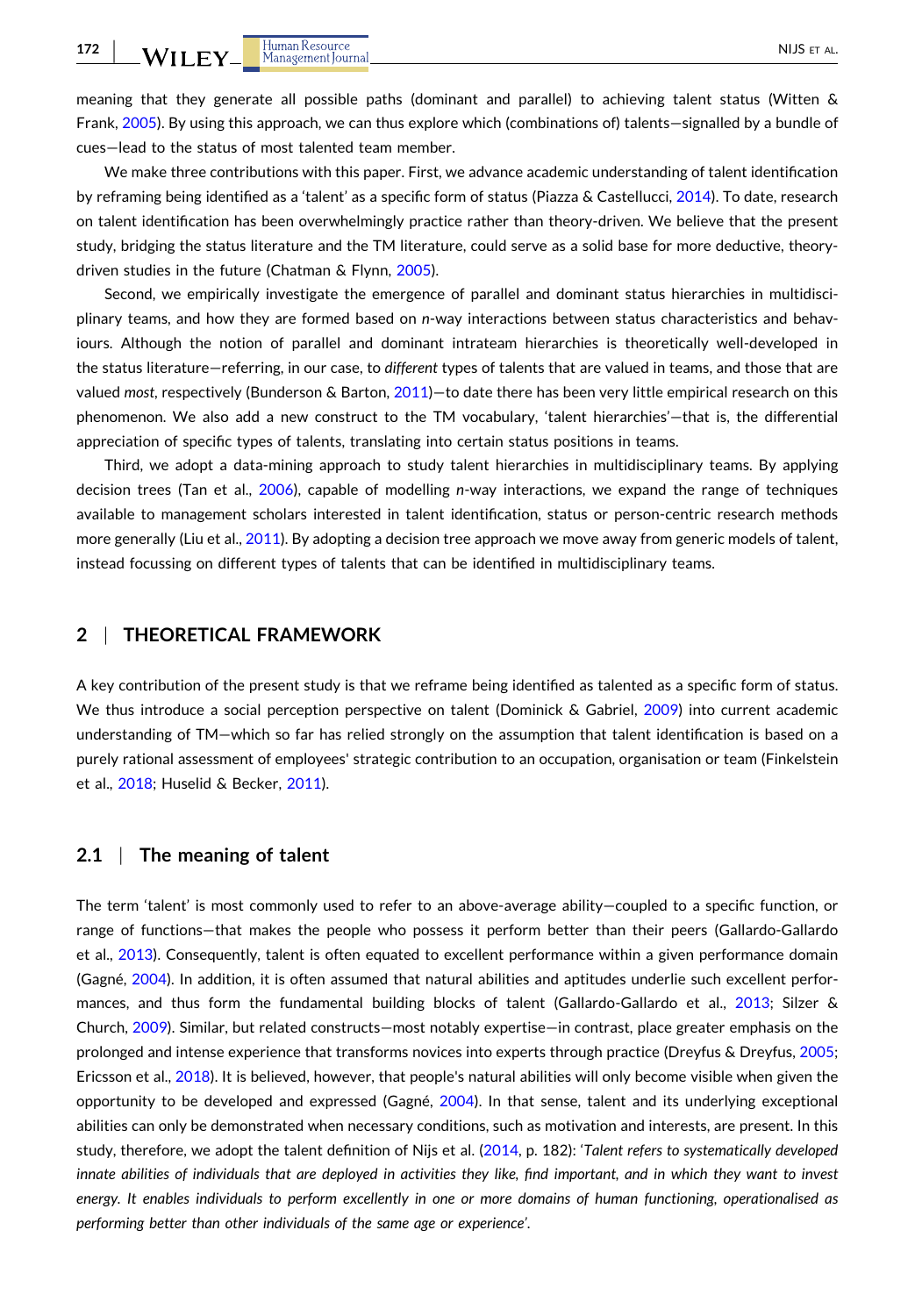Our focus on talent as a central construct fits particularly well with the phenomenon of graduate TM, which is focussed on the identification of talent(s) in a group with particularly little work experience (Clarke & Scurry, [2017](#page-22-0); Muratbekova-Touron et al., [2018\)](#page-24-0). Assessments of talents in young graduates, then, offer early indications of who is likely to perform excellently in specific roles and positions later on in their careers, as more specific knowledge and experience is gained.

# **2.2** <sup>|</sup> **Talent identification and status**

Status issues permeate organisational life, as the attainment of status is a fundamental motive for organisational actors, and ultimately determines the resources they can marshal in aid of a favoured cause (Chen et al., [2012](#page-22-0)). Status can be defined as an individual's consensually acknowledged social worth relative to other individuals, as manifested in the differential deference individuals enjoy in the eyes of others (Bendersky & Pai, [2018](#page-22-0)). Four core features of status distinguish this construct from related constructs such as reputation (which is about being known) and power (which is about being in control) (Cheng et al., [2013](#page-22-0)). First, status is differentiating, in that it leads to the unequal distribution of privileges such as deference and resources. Second, status is hierarchical, in that it orders actors according to their social worth based on valued characteristics and abilities (Magee & Galinsky, [2008](#page-23-0)). Third, status is socially constructed, in that it is based on subjective judgements (Piazza & Castellucci, [2014\)](#page-24-0). And fourth, status is consensual, in that it is based on socially agreed‐upon judgements (Deephouse & Suchman, [2008\)](#page-22-0).

Based on these core features, we propose that two basic principles central to TM—workforce differentiation and interpersonal excellence—bridge the constructs of talent and status theoretically (Nijs et al., [2014](#page-24-0)). First, the principle of workforce differentiation refers to how organisational resources should be distributed among employees. Specifically, organisations are recommended to invest a disproportionate amount of resources where they expect disproportionate returns (Becker et al., [2009](#page-22-0)). This practice results in a segmentation of the workforce based on the strategic value a given employee is expected to contribute (Boudreau & Ramstad, [2005\)](#page-22-0). Legitimised by its (assumed) disproportionate contributions to team and organisational performance (Aguinis & O'Boyle, [2014](#page-21-0)), this elite group enjoys increased deference and resources (Aguinis et al., [2016](#page-21-0)). This corresponds perfectly to the status construct, which entails the granting of membership to a group with distinctive characteristics and abilities, that enjoys positional advantages (Deephouse & Suchman, [2008\)](#page-22-0). Second, the principle of interpersonal excellence dictates that talent should be operationalised as 'the outstanding mastery of systematically developed abilities and knowledge in at least one field of human activity to a degree that places an individual at least among the top 10% of age peers…' (Gagné, [2004,](#page-23-0) p. 120). Status, as well, captures hierarchical relations among individuals, with status differences being rooted in relative assessments of individuals compared to referent others (Bendersky & Pai, [2018](#page-22-0); Piazza & Castellucci, [2014\)](#page-24-0). Talent is typically evaluated by giving performance ratings to people on a set of predefined domains, which are then forced-ranked to identify top-tier employees (Silzer & Church, [2009](#page-24-0)).

In conclusion, both status and talent imply hierarchies that reflect the amount of deference and resources individuals receive in comparison to others (Anderson & Kilduff, [2009\)](#page-21-0). While the TM literature so far has only covered formal status‐organising processes related to talent identification—since they assume that the talent label is only granted by superiors as part of a formal TM program (Dominick & Gabriel, [2009](#page-22-0))—our interest centres around the informal hierarchies that emerge among peers in team settings (Bunderson, [2003](#page-22-0)). Research largely assumes that managers evaluate employees in isolation. In reality, organisations often base talent assessments on group dialogue and consensus. By assessing how peers informally form consensus on talent perceptions, we could more completely understand talent identification as a differentiating practice in organisations (Doyle et al., [2016](#page-22-0)).

Peer ratings (i.e., rating the status of each member of a group; Anderson et al., [2001\)](#page-21-0), peer rankings (i.e., ranking members of a group from high to low status; Anderson & Kilduff, [2009](#page-21-0)), and peer nominations (i.e., identifying the highest-status member of a group; Bunderson, [2003](#page-22-0)) are the most widely used measures of informal status in the status literature. In order to maximise the parallels with the status construct methodologically, talent identification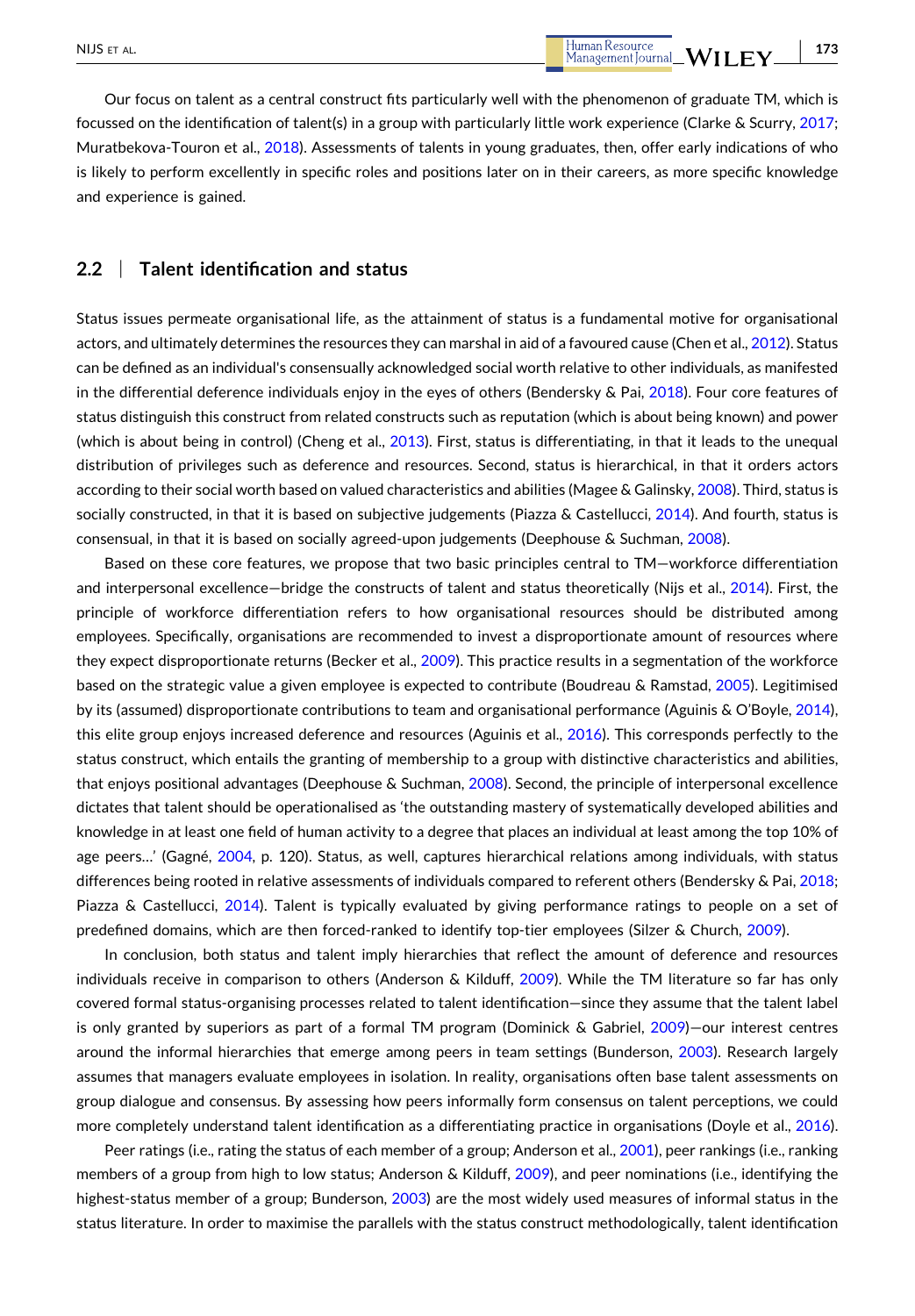was operationalised as the consensus (i.e., status is consensual) that occurred between peers in their perceptions (i.e., status is socially constructed) as to who their most talented team members are.

Since talent identification has not yet been associated with status attainment theoretically, limited knowledge is available on how peers form specific talent perceptions and how this translates into certain status positions in teams. With this study, we aim to explore this topic by studying talent identification as a status‐organising process.

# **2.3** <sup>|</sup> **Status‐organising processes**

Status‐organising processes are defined as 'any process in which evaluations of and beliefs about the characteristics of actors become the basis of observable inequalities in face-to-face social interaction' (Berger et al., [1980](#page-22-0), p. 479). Status‐organising processes occur naturally within groups as a direct function of the shared expectations that emerge about each member's ability to contribute to a focal task (Bendersky & Pai, [2018\)](#page-22-0). As such, status is typically granted to members who are believed to possess superior abilities (Anderson & Kilduff, [2009;](#page-21-0) Bunderson et al., [2013\)](#page-22-0). From the status literature, we know that observers rely on cues—henceforth referred to as status characteristics and status behaviours—when assessing abilities and making status inferences (Berger et al., [1992](#page-22-0)). In the TM literature, both conceptual articles looking to define talent (e.g., Nijs et al., [2014](#page-24-0)) and more 'practical' articles (e.g., Silzer & Church, [2009\)](#page-24-0) have emphasised that talent is not a generic concept and refers to the demonstration of superior abilities in a given domain. The educational literature on talent and giftedness distinguishes 14 different talent domains (i.e., type of talents) within which interpersonal excellence can be perceived that is, linguist, scientist, analyst, technician, creative brain, critical thinker, mediator, speaker, spokesperson, planner, entertainer, leader, business talent and networker (Gagné, [2004;](#page-23-0) see Appendix S1).

Bunderson and Barton [\(2011\)](#page-22-0) theoretically proposed that although one can expect a wide variety of (talent) domains to be valued by peers in multidisciplinary teams, a certain hierarchy between these domains will simultaneously surface, leading to the emergence of both parallel and dominant talent hierarchies. We empirically explore if and how status positions are conferred based on talent domains. We build on the status literature to explore how the often subconscious anticipations of a group member's talents are inferred from characteristics and behaviours the group has come to associate with certain talent domains, and how these talent associations results in a certain status position in the team (Correll & Ridgeway, [2003\)](#page-22-0).

#### **2.3.1** <sup>|</sup> **Status characteristics**

A widely adopted theory in the status literature is the status characteristics theory (Correll & Ridgeway, [2003](#page-22-0)). Status characteristics theory implies that talent perceptions will be inferred from socially significant characteristics on which individuals differ, referred to as status characteristics (Bendersky & Pai, [2018\)](#page-22-0). A further distinction is made between diffuse and specific status characteristics.

Diffuse status characteristics are associated with general ability across domains, and can thus be expected to affect status—in our case, the status of most talented team member—more generally. In accordance with the status literature, we will study sex, age, past overall performance and (team)work experience as potential diffuse predictors of the status of most talented team member (Correll & Ridgeway, [2003](#page-22-0)). Berger et al. [\(1992\)](#page-22-0) argued that status characteristics theory may apply to a wider range of characteristics than the ones traditionally understood by the theory. Several authors demonstrated that personality may in fact serve similar functions in status‐ organising processes in teams (i.e., extraversion and dominance positively influenced status while neuroticism negatively influenced status; Anderson et al., [2001;](#page-21-0) Anderson & Kilduff, [2009\)](#page-21-0). As the review of the status literature indicated that a broad range of status characteristics are believed to potentially influence status attributions (Berger et al., [1992\)](#page-22-0), we also searched the TM literature and giftedness literature for potential determinants of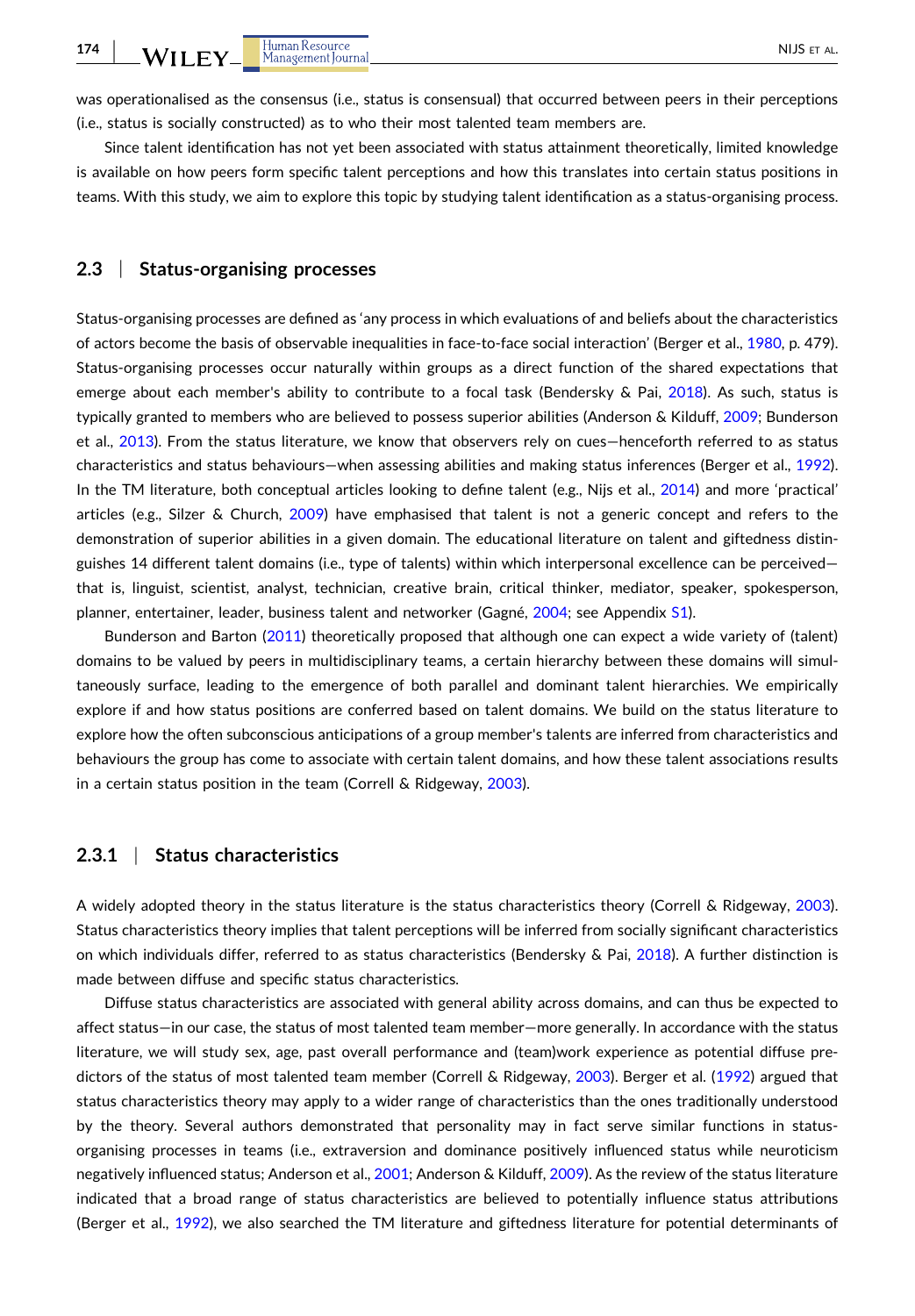talent status. A review of existing talent and giftedness models (Finkelstein et al., [2018;](#page-23-0) Gagné, [2004;](#page-23-0) Silzer & Church, [2009](#page-24-0)) yielded the following additional (diffuse) predictors of the status of most talented team member: self-esteem, self-efficacy, self-consciousness, goal orientation and team player attitude. The addition of predictors linked to self-concept fits well with research of Paunova ([2017](#page-24-0)) in which she states that empirical research building on status characteristics theory widely neglects the role self‐concepts play in status‐organising processes.

Specific status characteristics are associated with ability within a given domain and can be expected to affect status only via specific talent domains. Based on the importance of self-concepts in status organisation processes (Paunova, [2017](#page-24-0)), we study self‐evaluations of one's domain‐specific talents as specific status characteristics that are potential drivers of the status of most talented team member. In accordance with the status literature, we also study specialised degree as a specific status characteristic.

## **2.3.2** <sup>|</sup> **Status behaviours**

Kunda and Thagard [\(1996\)](#page-23-0) argued that next to status characteristics, status behaviours influence perceptions formed about individuals within a team. Assertive (non-) verbal behaviours, such as portraying dominance or task confidence are typically perceived as high-status behaviours, as observers tend to assume that the more assertively an actor behaves the more talented he or she must be (Bunderson & Barton, [2011](#page-22-0)). A wide variety of impression management tactics (i.e., ingratiation, self‐promotion, exemplification, intimidation and supplication)—defined as 'the specific behaviours of an actor directed at creating, maintaining, protecting or otherwise altering an image held by a target audience' (Bolino et al., [2008](#page-22-0), p. 1080)—have been classified as such assertive, high‐status behaviours (Turnley & Bolino, [2001\)](#page-24-0) that could affect talent perceptions (Finkelstein et al., [2018](#page-23-0)). We extent this research by more specifically looking at the influence impression management, as status behaviours, exerts on the formation of dominant and parallel talent hierarchies in a team setting (Bendersky & Pai, [2018\)](#page-22-0).

# **2.3.3** <sup>|</sup> **Organized subset combining**

People use a plethora of cues to form judgements about others, resulting in social judgements based on a complex interaction of dimensions (Correll & Ridgeway, [2003](#page-22-0)). In the status literature, the principle of organised subset combining explains that cues associated with multiple characteristics and behaviours are subconsciously combined in the formation of aggregated appraisals (Berger et al., [1992\)](#page-22-0). The principle of subset combining informed the configurational approach we took to answering our research question, which we brought into practice through the statistical modelling of decision trees (Quinlan, [1986](#page-24-0)). Tree-based data-mining techniques are particularly well suited to examine how different status characteristics and behaviours (i.e., n‐way interactions) interact in predicting the status of most talented team member, as we explain in the Methods. Although useful, traditional parametric methods are not capable of testing the configurations of predictors we are interested in, and do not align with the principle of organised subset combining that is central to the status literature.

# **3** <sup>|</sup> **METHOD**

### **3.1** <sup>|</sup> **Sample**

Since we specifically respond to the gap in knowledge around graduate TM, data were collected from 238 graduating master in management students—nested in 44 multidisciplinary teams. These students were enrolled in a 6‐week business game simulation course at a highly ranked European university in preparation for their entry into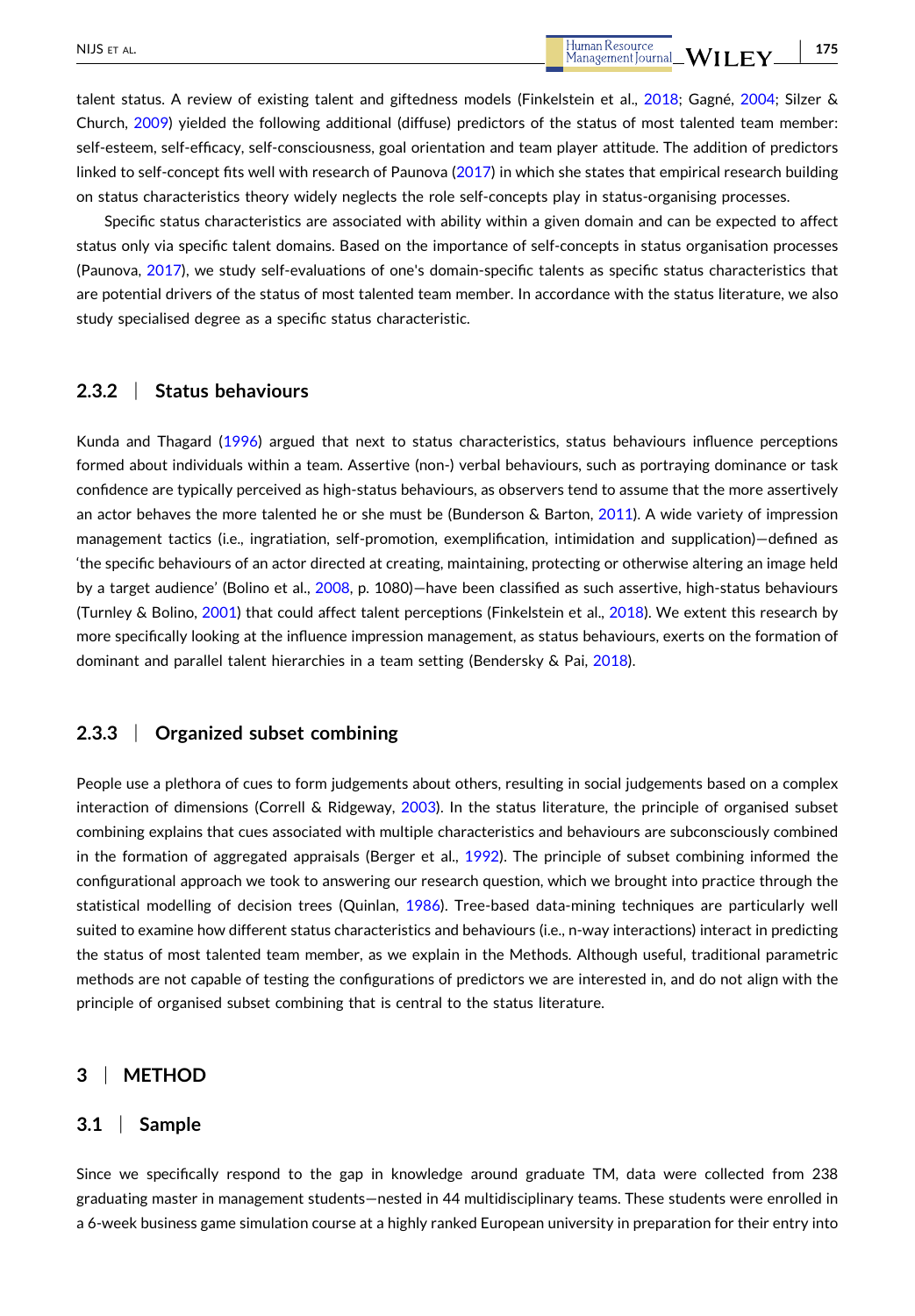the labour market. Over the 6‐week period, each team performed six assignments related to strategy (e.g., conducting a feasibility study), finance (e.g., conducting a company valuation), marketing (e.g., developing a branding strategy), production (e.g., developing an operational planning) entrepreneurship (e.g., presenting a business plan) and HRM (e.g., implementing a reward system) respectively, each with a quantitative (i.e., analysing business choices) and a qualitative (i.e., substantiating business choices) component, thus covering a wide range of talent domains (Gagné, [2004\)](#page-23-0). As each team was running their own fictional company, all teams had the full authority to make decisions and divide tasks and responsibilities as they saw fit.

We opted for a graduate sample for multiple reasons. First of all, the selection of high-potential graduates is a prevalent TM practice, although empirical research on graduate talent identification is lacking (Clarke & Scurry, [2017](#page-22-0)). Our sample, from a respected graduate program with strict entry requirements, reflects the prime target population of such practices, evidenced by the fact that many of the students had already been offered corporate positions months prior to graduation. Second, it was important for our study that our sample was comprised of a sufficiently large number of teams, all working on a standardised set of tasks. The highly controlled setting of the business game gave us control over team composition and task requirements. This allowed for intensive data collection over a predefined period of time, with highly comparable multidisciplinary teams—a configuration that would be almost impossible to achieve in a corporate setting. These type of management simulations have been successfully used to unravel team dynamics as it provides an unique setting in which differences across teams are minimalized (Bunderson et al., [2013;](#page-22-0) Van der Vegt & Van de Vliert, [2005](#page-24-0)). Third, it was important that the teams we studied were newly formed (Eddy et al., [2013](#page-22-0)) as this allowed us to exclude effects of familiarity (Joshi & Knight, [2015\)](#page-23-0).

Students were assigned to 44 teams with a heterogeneous composition in terms of previously obtained undergraduate degree (51.7% of participants held a humanities and social sciences degree; 34.4% a STEM degree and 13.9% a biomedical degree). The sample consisted of 21 teams comprised of 6 members, 20 teams of 5 members and 3 teams of 4 members. Teams were characterised, first, by a high level of skill differentiation, as multidisciplinarity was explicitly pursued; second, by a low level of authority differentiation, as formal authority within teams was absent; and third, by a low level of temporal stability, as they worked together, although intensively, for 6 weeks (Hollenbeck et al., [2012](#page-23-0)). On average, participants were 23.9 years old (ranging from 21 to 36), and 45.8% were female. In line with the demographic make‐up of the Master as a whole, ethnic diversity in the sample was very low; only 1% of the students were non‐white. Twenty‐nine percent of the sample reported having formal work experience prior to enrolling in the Master.

#### **3.2** <sup>|</sup> **Data and procedure**

Data were collected at two points in time, at the beginning and end of the fifth week of the business game respectively. The response rate was 100% at the first measurement point and 97% at the second, yielding a final sample size of 238 students embedded in 44 teams. By administering our measures at different points in time, using different methods and different types of response scales, we aimed to decrease cognitive load for participants, while reducing the risk of common method bias and minimising priming effects (Podsakoff et al., [2003\)](#page-24-0).

Participants completed a self‐report paper‐and‐pencil questionnaire about their status characteristics and behaviours in the class that kicked off the fifth week of the business game (cf. Anderson et al., [2001](#page-21-0); Cornell et al., [1990](#page-22-0)). This first questionnaire also contained the open-ended item asking who, according to them, was their most talented team member. At the end of the fifth week, all participants received a link to an online 360‐degree survey asking them to rate each one of their team members on the 14 talent domains as defined by Gagné [\(2004\)](#page-23-0) (see Appendix S1). These measures were collected near the end of the Business Game to ensure that peers worked together intensively before assessing each other's talents. Grade point average (GPA) data were archival and obtained from the student administration office.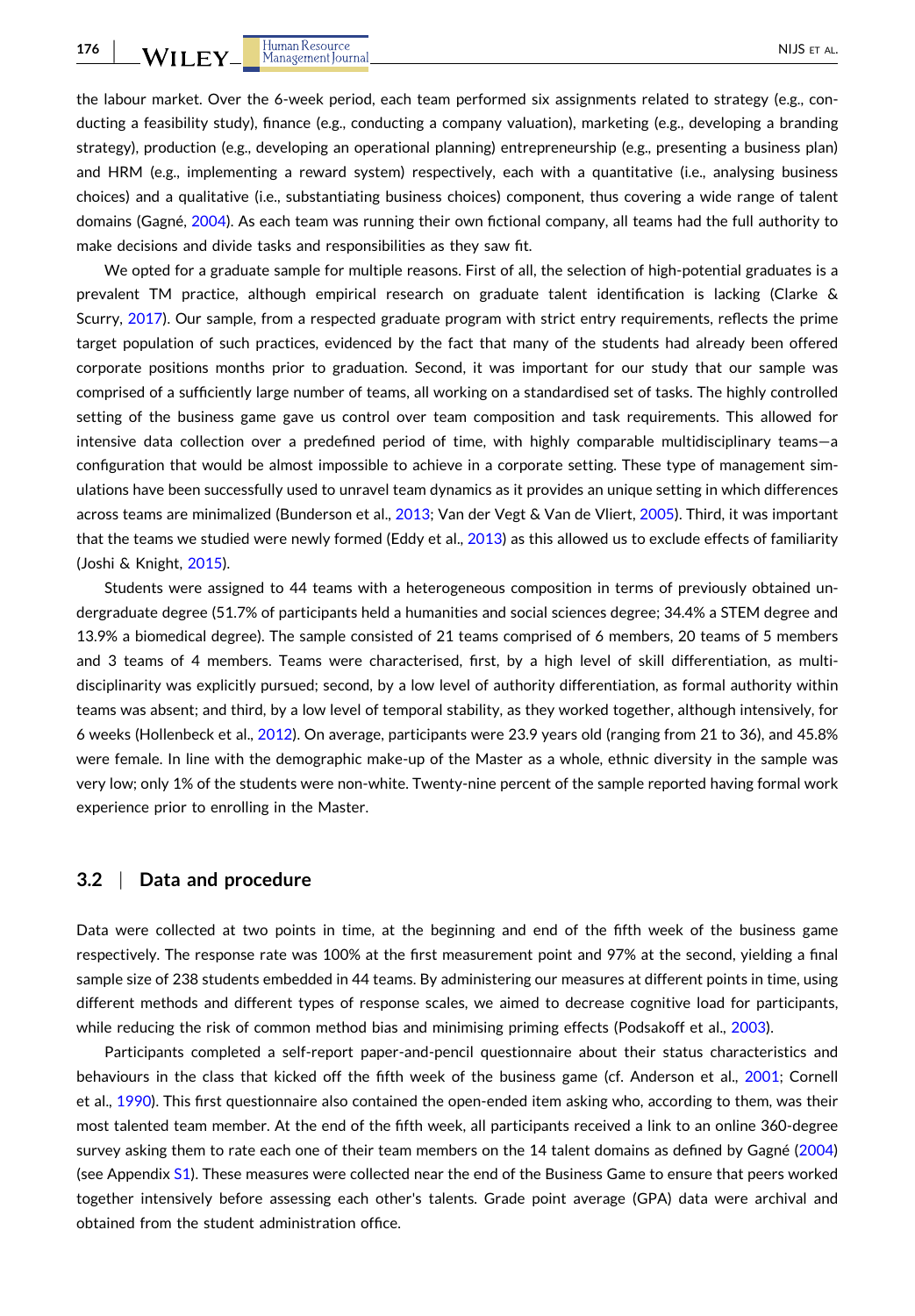Peer ratings were used for the outcome variables (i.e., talent perceptions and talent status); archival data were used to capture past performance as a diffuse status characteristic. The status characteristics and status behaviours are measured using self-report, in accordance both with the theoretical arguments raised by Cornell et al. [\(1990\)](#page-22-0) and with the designs of similar studies conducted in the past (Van der Vegt & Van de Vliert, [2005\)](#page-24-0). Cornell et al. ([1990](#page-22-0)) argued that as self‐appraisals are based on a person's experienced history of successes and disappointments in earlier interpersonal interactions, they will greatly influence later interactions with others in group settings and function as cues on which appraisals made by fellow group members will subsequently be based.

### **3.3** <sup>|</sup> **Measures**

Unless otherwise indicated, for each measure we used a five-point Likert scale ranging from  $1 =$  completely disagree to  $5 =$  completely agree.

# **3.3.1** <sup>|</sup> **Status of most talented team member**

We asked each participant to nominate one single team member as being, in their eyes, their most talented team member. The relative amount of talent nominations received by team members was used to compute the status variable, which ranged from 0 to 1, with 1 indicating full consensus (cf. Bunderson, [2003\)](#page-22-0). Self‐nominations were allowed (and 25 out of 238 study participants nominated themselves), but were not included in the calculation of the outcome variable (Y = other‐nominations/(*n*−1)), as the construct of status is specifically defined as the amount of deference individuals enjoy in the eyes of others (Anderson et al., [2001](#page-21-0)).

## **3.3.2** <sup>|</sup> **Peer perceptions of talent**

Each participant was rated by all of his or her team members on the 14 talent domains that were based on the work of Gagné (see Appendix S1) and were identified as critical for success in the Business Game by the game developers and coordinators. In line with the principle of interpersonal excellence (Nijs et al., [2014](#page-24-0)), the 14 talent domains were rated using a slide bar ranging from 0 ('Out of 100 peers, (s)he is the very worst of all in this domain') to 100 ('Out of 100 peers, (s)he is the very best of all in this domain'). Subsequently, the ratings of all team members were averaged out—excluding self‐ratings—resulting in 14 scores for each individual, reflecting the peer perceptions of their talents in different talent domains.

# **3.3.3** <sup>|</sup> **Diffuse status characteristics**

Information about *sex* and *age* was collected using self‐report. *Work experience* was measured as a dummy, and teamwork experience was measured using a five-point Likert scale that ranged from  $1 =$  no experience to 5=extensive experience. GPA was used as a proxy of *past performance* and computed based on the grades participants had attained on every mandatory Advanced Master in Management course they had completed prior to the business game, and was thus perfectly comparable across participants. GPA was measured on a scale of 0 to 20, 20 being the highest possible grade. The *Big 5 personality traits* were measured using a 15‐item scale—an abridged and validated version of Shafer's 30‐item scale (Langford, [2003](#page-23-0)). Each trait was measured using three bipolar items on a seven‐point scale (e.g., shy-outgoing for extroversion;  $\alpha = 0.83$ ). *Narcissism* was measured using the NPI-16 short measure (*α* = 0.70; Ames et al., [2006](#page-21-0)), which contains 16 forced dyads (e.g., 'There is a lot that I can learn from other people'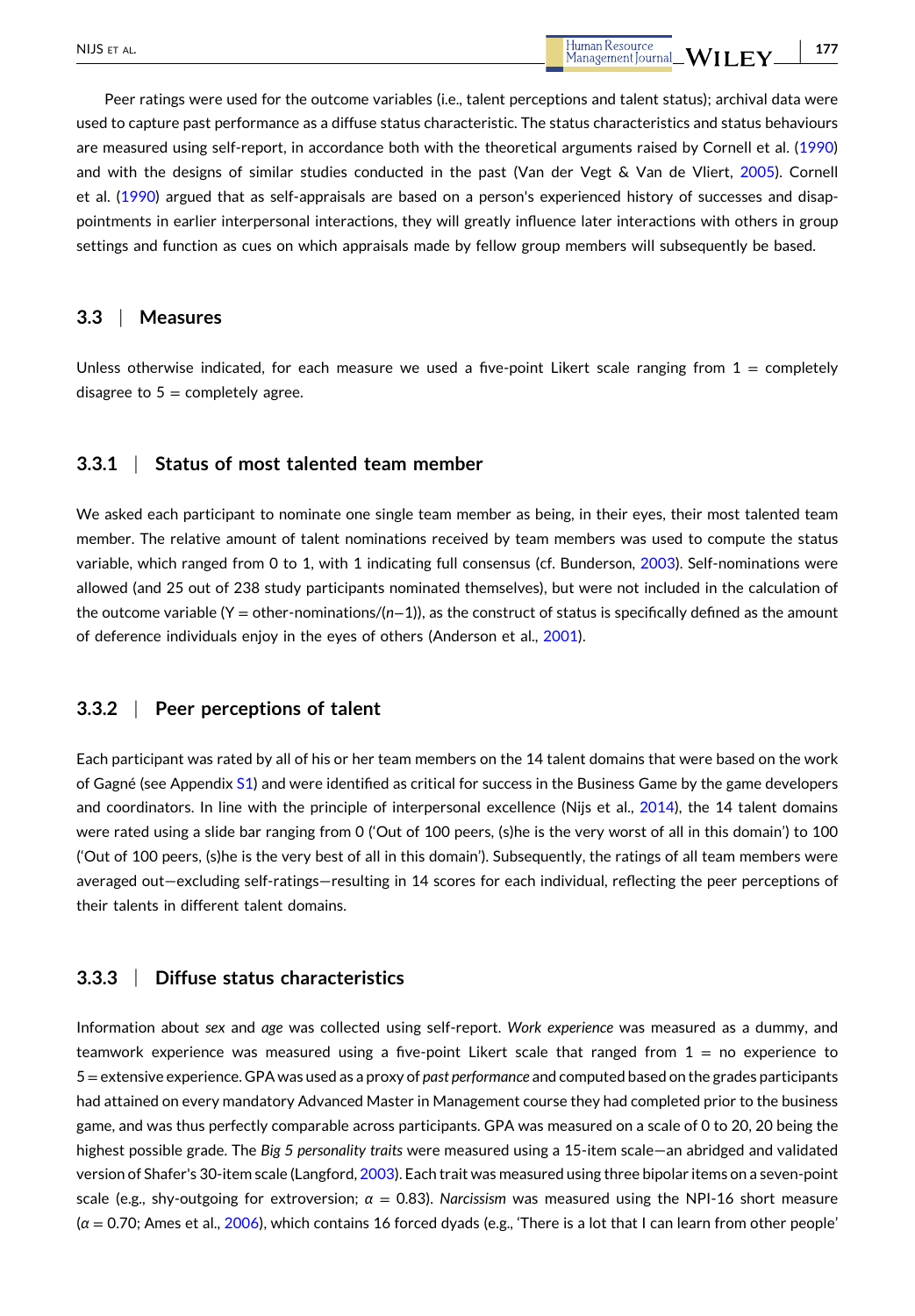versus 'I am more capable than other people'). Narcissistic answers were added up to compute the final scale score on 10. Self-esteem was measured using the 10-item scale (*α* = 0.88) developed by Rosenberg [\(1965\)](#page-24-0). A sample item is 'I feel that I have a number of good qualities'. General self‐efficacy was measured using the eight‐item scale (*α* = 0.81) of Chen et al. ([2001](#page-22-0)). A sample item is 'When facing difficult tasks, I am certain that I will accomplish them'. The three facets of *self‐consciousness* were measured separately in accordance with Fenigstein et al. [\(1975\)](#page-23-0): private self‐ consciousness was measured with a 10-item scale ( $\alpha = 0.73$ ), public self-consciousness with a seven-item scale (*α* = 0.68) and social anxiety with a six‐item scale (*α* = 0.77). Sample items, respectively, are 'I am generally attentive to my inner feelings', 'I am concerned about the way I present myself', and 'I feel anxious when I speak in front of a group'. *Goal orientation* was measured based on Van Yperen and Janssen ([2002](#page-24-0)), distinguishing between a mastery and a performance orientation, and measured using an 11‐item (*α* = 0.86), and an eight‐item scale (*α* = 0.89), respectively. Sample items are 'I feel successful when I acquire new knowledge or learn a new skill by trying hard' (mastery orientation) and 'I feel successful when I accomplish something where others failed' (performance orientation). *Team player attitude* was measured using the 10‐item scale (*α* = 0.82) developed by Kline [\(1999\)](#page-23-0). A sample item is 'My own work is enhanced when I am in a team/group situation'.

#### **3.3.4** <sup>|</sup> **Specific status characteristics**

*Domain‐specific talents* were measured by having each participant rate him‐ or herself on the 14 talent domains (i.e., self‐perceived talents) defined by Gagné ([2004](#page-23-0)). *Specialised degrees* were operationalised as previously attained undergraduate degree (i.e., a degree in humanities and social sciences, STEM or biomedical sciences).

# **3.3.5** <sup>|</sup> **Status behaviours**

Five impression management tactics were measured according to the taxonomy developed by Jones and Pittman ([1982](#page-23-0); in Turnley & Bolino, [2001\)](#page-24-0). Ingratiation (i.e., using flattery or favour‐doing in an attempt to be seen as likeable), self‐promotion (i.e., playing up abilities or accomplishments to be seen as competent), exemplification (i.e., going above and beyond the call of duty to appear dedicated), intimidation (i.e., appearing intimidating or threatening to be seen as dangerous) and supplication (i.e., advertising shortcomings to get help or avoid unpleasant tasks) can affect talent perception and, subsequently, talent status (Tetlock & Manstead, [1985\)](#page-24-0).

We asked each participant to indicate how accurately a series of statements described the behaviours they had displayed during the business game. Responses ranged from  $1 =$  very inaccurate to  $5 =$  very accurate. Ingratiation (*α* = 0.69; e.g., 'compliment your group members so they will see you as likeable') and self‐promotion (*α* = 0.77; e.g., 'make other group members aware of your unique skills and abilities') were both measured using a four‐item subscale. Exemplification (*α* = 0.71; e.g., 'Arrive at group meetings on time and stay until the end in order to look dedicated"), supplication (*α* = 0.71; e.g., 'Try to gain assistance or sympathy from other group members by appearing needy in some area'), and intimidation ( $α = 0.65$ ; e.g., 'Speak strongly or forcefully to get other group members to agree to do the project the way you think it should be done') were measured using a five‐item subscale.

# **3.4** <sup>|</sup> **Analyses**

# **3.4.1** <sup>|</sup> **Decision trees versus conventional parametric techniques**

Parametric techniques typically adopted in the TM field (and the HR field more generally) such as regressions, have so far provided useful insights that have greatly progressed the field. In the present study, however, we adopt an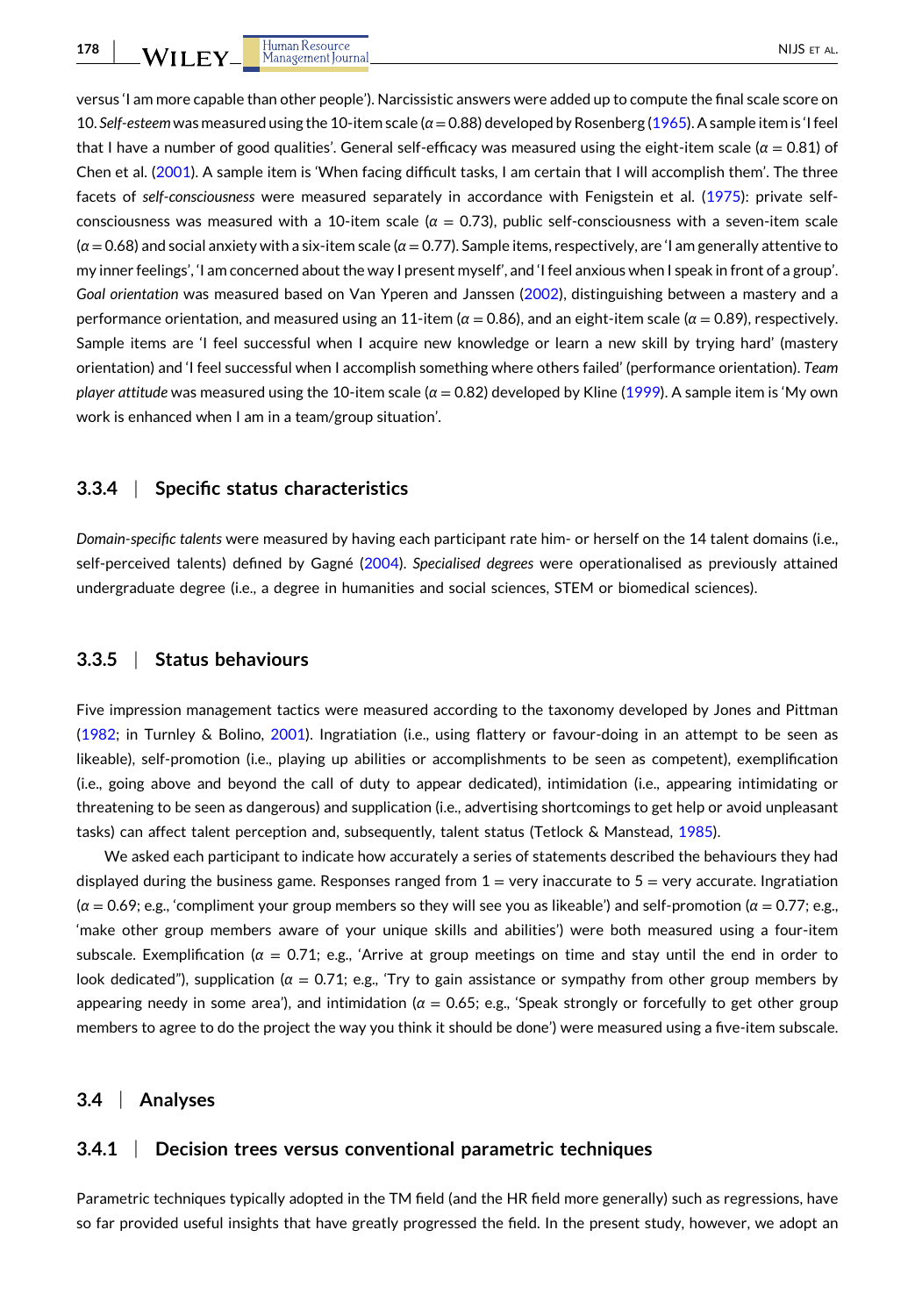First, parametric techniques are typically not suited to answer the specific research question of the present study, as they tend to ignore that independent variables interact and form configurations (or bundles) that jointly effect the dependent variable (Martens et al., [2011\)](#page-23-0). By using non-parametric decision trees, we can explore exactly which configurations of cues peers rely on when assessing and valuing different types of talents in teams. Configurational approaches, such as decision trees, are extremely useful when complex causal patterns are at play and when outcomes are expected to be best described in sets of relationships, instead of correlations and net effects. Conventional multivariate regression methods that try to model configurations model these as additive and unifinal effects, and therefore are not able to study the configurations of predictors we are interested in (White et al., [2020\)](#page-24-0).

Second, up until now the information processing underlying specific talent appraisals is a poorly understood phenomenon. As such, this research topic is still in its infancy or in an embryonic stage, as von Krogh et al. [\(2012\)](#page-24-0) would put it. More explorative methods are well suited to progress an 'embryonic' field towards more maturity. Decision trees are an inductive, data‐driven approach that helps further explore the implicit and often complex nature of impression formation and talent appraisal.

Third, using decision trees has several benefits as opposed to more traditional regression methods. First of all, decision trees are non‐parametric with no assumptions of normality or independence, which facilitates their usage. Second, decision trees are robust with respect to outliers and missing values. Put differently, no outlier detection or missing value handling procedures are needed when using decision trees to analyse the data. Thirdly, decision trees give us easy to interpret models, since every path from the root note to a leave node can be represented as a simple if-then rule which facilitates interpretation and validation of the patterns found in the data (Baesens, [2014](#page-21-0)).

# **3.4.2** <sup>|</sup> **The two phases of analysis**

Decision trees follow a 'divide‐and‐conquer' strategy that ultimately results in unique paths that stipulate how variables—structured according to their predictive power (i.e., assessment of their value)—are combined (i.e., assessment of their configurations) in multiple ways (i.e., assessment of their equifinality) to achieve a particular outcome. We conducted a two‐phase tree‐based data‐mining analysis using the *rpart* package in R. A 'tree' is a decision model with a tree‐like structure, containing multiple paths originating from splits in the data based on thresholds of predictor values (see Figures [1–5](#page-12-0)). Each subsequent split is computed based on the most predictive variable at that point in the tree; variables appearing higher up in a tree should thus be interpreted as more predictive of the outcome than those lower down in a tree (Maimon & Rokach, [2005\)](#page-23-0). Variables that do not occur in a tree do not have any predictive power on its dependent variable (Tan et al., [2006\)](#page-24-0).

In the first phase of our analyses, we took a regression tree approach—used to predict continuous responses (Tan et al., [2006](#page-24-0))—to model all possible configurations of the 14 peer perceptions of talents that led to the status of most talented team member. In line with status theory (Piazza & Castellucci, [2014\)](#page-24-0), the status of most talented team member was modelled as a continuous peer consensus variable ranging from 0 to 1. In line with previous studies on informal peer hierarchies (Anderson et al., [2001](#page-21-0); Anderson & Kilduff, [2009\)](#page-21-0), only when the relative amount of nominations positively exceeded the mean of our sample with one standard deviation—reflecting high consensus among team members—we considered an individual as 'truly' having been attributed the status of the most talented team member (see Figure [1](#page-12-0)).

In the second phase of our analyses, we took a classification tree approach—used to predict categorical re-sponses (Tan et al., [2006\)](#page-24-0)—to model all possible configurations of the status characteristics and behaviours that predicted the talent perceptions held by peers of their team members for each of the 14 talent domains. In the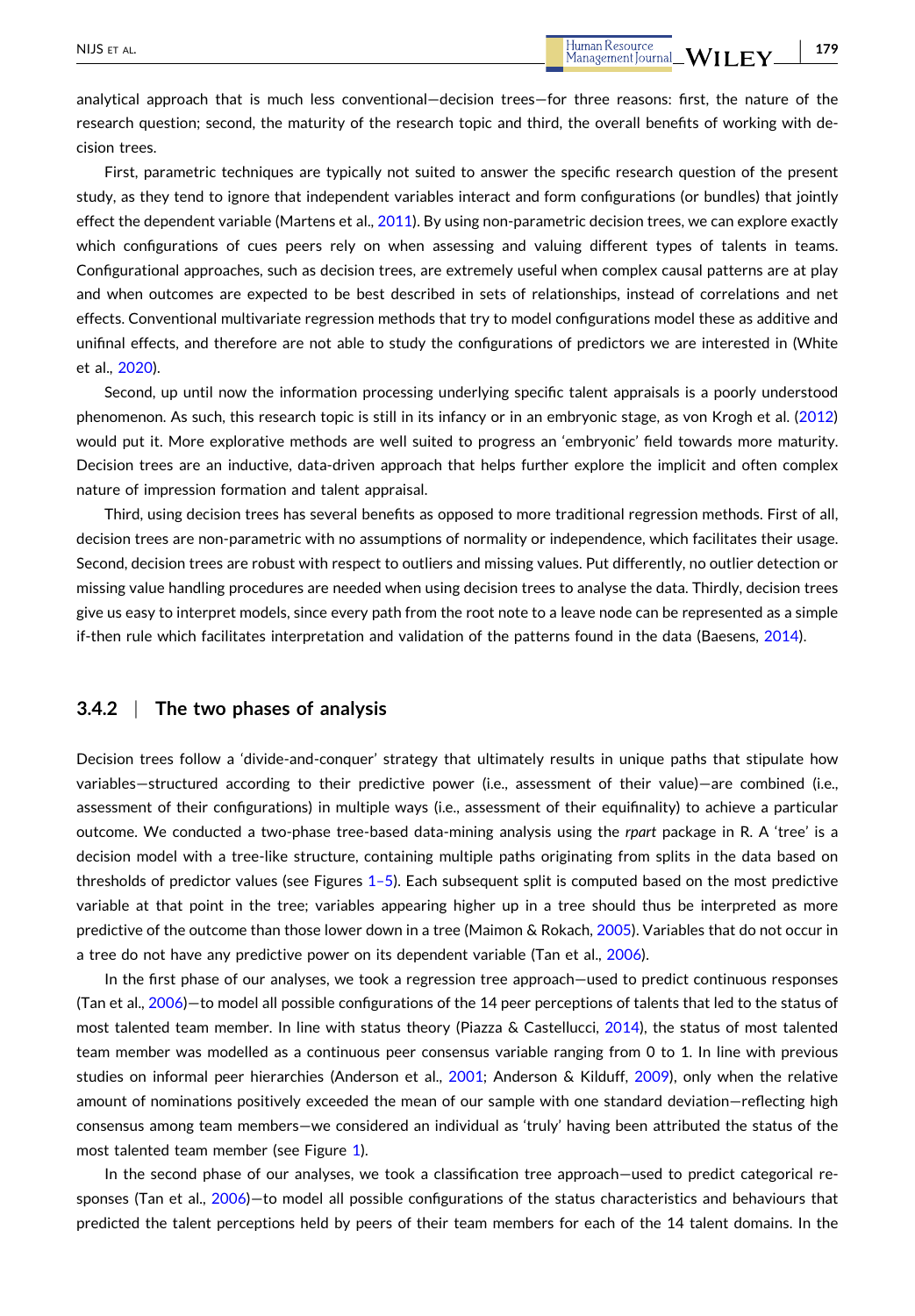Results section, we report the configurations of predictors found for the specific talents that in the first set of analyses were found to be predictive of the status of most talented team member. In line with the principle of interpersonal excellence as a defining feature of talent (Nijs et al., [2014](#page-24-0)), for each talent, team members were either modelled as 'having' the talent or not in the eyes of peers (see Figures [2–5](#page-13-0)) based on the cut-offs established in the first set of analyses (Figure [1\)](#page-12-0).

In *rpart*, the performance of tree-based data-mining analyses is typically evaluated using leave-one-out crossvalidation (Maimon & Rokach, [2005\)](#page-23-0). Specifically, the data are split into a training set and a test set; the training set contains all observations except for one and the test set contains the one observation left out of the training set. This allows researchers to subsequently compare values predicted by the training model to the actual values in the dataset (Quinlan, [1986](#page-24-0)). The performance of regression trees is evaluated based on the correlation between actual and predicted values, which in our study was found to be satisfactory, at 0.44 ( $p < 1e-13$ ). The performance of classification trees is evaluated in terms of accuracy, which refers to the amount of observations correctly classified by the tree. Again, accuracy was found to be satisfactory for the different classification trees we modelled (see Figures [2–5](#page-13-0))—i.e., 74.79% for leadership talent, 83.19% for analytic talent, 73.95% for business talent and 64.28% for critical thinker talent.

## **4** <sup>|</sup> **RESULTS**

Figure [1](#page-12-0) shows the configurations of peer perceptions of the specific talents that were found to be predictive of the status of most talented team member; Figures [2](#page-13-0) through [5](#page-15-0) show the configurations of the status characteristics and behaviours found, in turn, to predict those perceived talents.<sup>[1](#page-21-0)</sup> In the figures, each predictor is accompanied by a threshold value that functions as a necessary but insufficient condition to obtain the outcome reported at the bottom. The predictive power of each variable is deduced from its relative position in the regression tree, with the highest position indicating the highest predictive power (Maimon & Rokach, [2005\)](#page-23-0).

Figure [1](#page-12-0) is to be understood as a regression tree that models the talent perceptions predictive of the status as most talented team member on a continuous scale from 0 to 1, representing the degree of consensus among team members. As we applied the criterion of receiving a relative number of peer nominations higher than one standard deviation above the mean  $(M = 0.19; SD = 0.25; Y > 0.43)$  only 28 out of 238 participants, were identified as 'talents' by their team members (indicated in bold in Figure [1](#page-12-0)). This outcome of our data‐driven approach corresponds almost perfectly to the 10% cut-off typically recommended in the practitioner literature (Silzer & Church, [2009](#page-24-0)).

Figures [2](#page-13-0) through [5](#page-15-0) show the configurations of the status characteristics and behaviours that were found to be predictive of perceived leadership, analytic, business and critical thinker talent in our subsequent classification tree analyses. For each talent, team members were either modelled as 'having' the talent or not in the eyes of peers based on the cut-offs found in the regression tree analyses (Figure [1\)](#page-12-0).

Overall, self‐perceived leadership talent was the best predictor of being seen as having leadership talent by peers (Figure [2](#page-13-0)), while holding a STEM degree was the best predictor of being seen as having analytic talent (Figure [3](#page-13-0)) and business talent (Figure [4](#page-14-0)). Perceived critical thinker talent was best predicted by GPA (Figure [5\)](#page-15-0). The fact that holding a STEM degree was the best predictor of perceived business talent was interesting because there is no specific reason to assume that the SKAs acquired in a STEM education would be more proximally associated with this talent domain than the other degree fields. This was a first indication that in our study, holding a STEM degree functioned as a diffuse rather than a specific status characteristic. Another interesting finding was that self‐ perceived talent was only predictive of talent as perceived by peers for the leadership and the analytic talent domain, but not for the business talent or critical thinker domain.

Table [1](#page-12-0) consolidates the findings of our two-phase data-mining analysis–represented in Figures 1 through [5](#page-15-0)—into a single overview table. Taken together, we found evidence for 11 equifinal pathways leading to the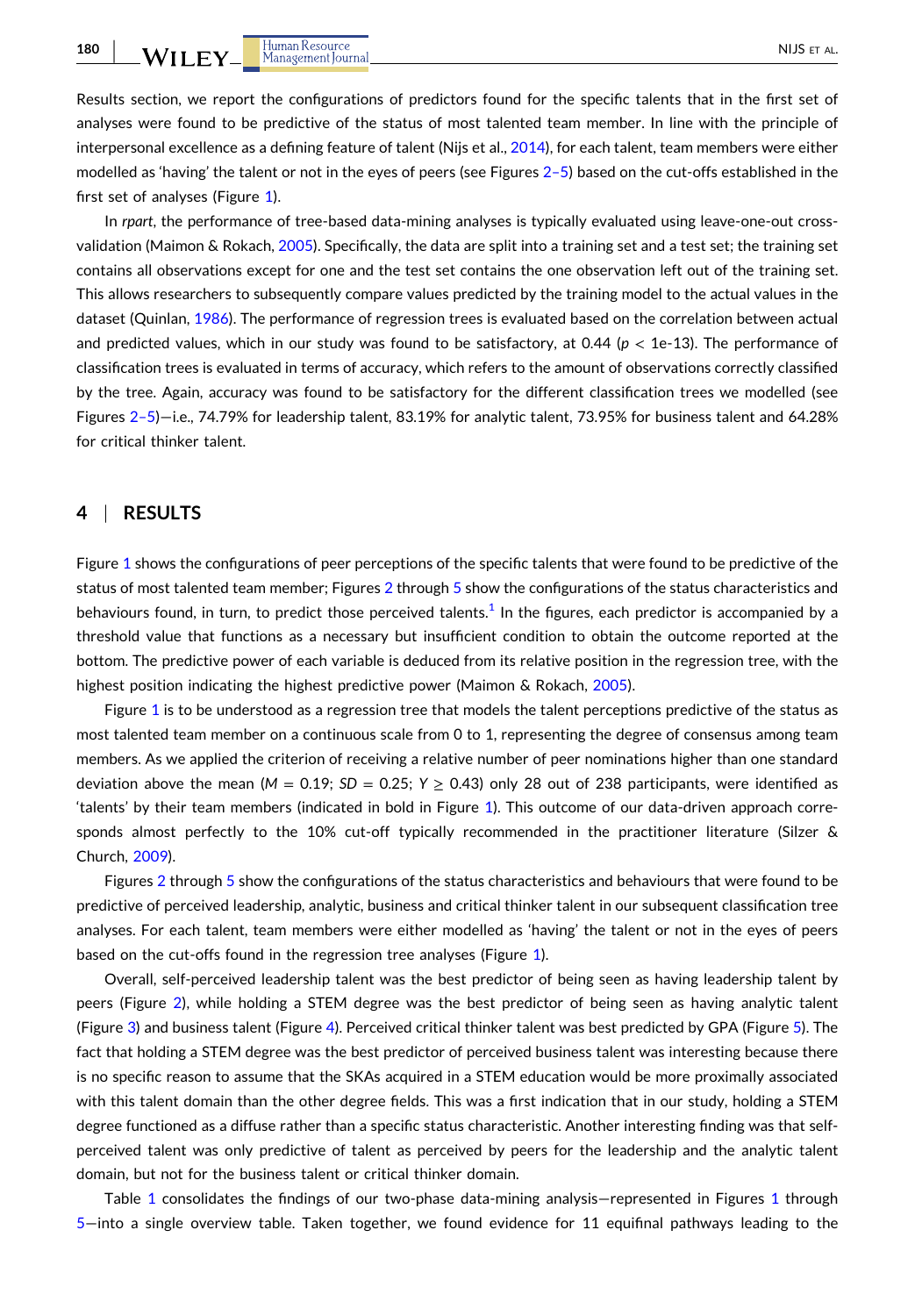<span id="page-12-0"></span>

 $SD = 12.48$  on a 100-point scale) and an analyst (X  $\geq$  72.75 with M = 62.16 and SD = 14.39 on a 100-point scale) resulted in the highest consensus among peers-this is, being rated as a talented critical thinker (X  $\geq$  71.38 with M = 66.25 and SD = 9.19 on a 100-point scale), at a consensus level of approximately 50% (Y = 0.49 with M = 0.19 regression tree analysis). This figure is to be understood as a regression tree that models the talent perceptions predictive of the status as most talented team member talent (X < 67.22) could be compensated by scoring high on perceived business talent (X ≥ 70.58 with M = 63.68 and SD = 8.96 on a 100-point scale) while simultaneously (regression tree analysis). This figure is to be understood as a regression tree that models the talent perceptions predictive of the status as most talented team member SD = 12.48 on a 100‐point scale) and an analyst (*X* ≥ 72.75 with *M* = 62.16 and SD = 14.39 on a 100‐point scale) resulted in the highest consensus among peers—this is, talent (*X* < 67.22) could be compensated by scoring high on perceived business talent (*X* ≥ 70.58 with *M* = 63.68 and SD = 8.96 on a 100‐point scale) while simultaneously being rated as a talented critical thinker (*X* ≥ 71.38 with *M* = 66.25 and SD = 9.19 on a 100‐point scale), at a consensus level of approximately 50% (*Y* = 0.49 with *M* = 0.19 FIGURE 1 Configurations of peer perceptions of the (different types of) talents that were hound to be predictive of the status of most talented team member **FIGURE 1** Configurations of peer perceptions of the (different types of) talents that were hound to be predictive of the status of most talented team member on a continuous scale from 0 to 1, representing the degree of consensus among team members. Being perceived as both a leader (X  $\geq$  72.46 with M = 58.50 and 65%—as to who their most talented team member was (Y = 0.65 with M = 0.19 and SD = 0.25 on a 0 to 1 scale). Alternatively, lower peer ratings on leadership on a continuous scale from 0 to 1, representing the degree of consensus among team members. Being perceived as both a leader (*X* ≥ 72.46 with *M* = 58.50 and 65%—as to who their most talented team member was (*Y* = 0.65 with *M* = 0.19 and SD = 0.25 on a 0 to 1 scale). Alternatively, lower peer ratings on leadership and  $SD = 0.25$  on a 0 to 1 scale) and  $SD = 0.25$  on a 0 to 1 scale)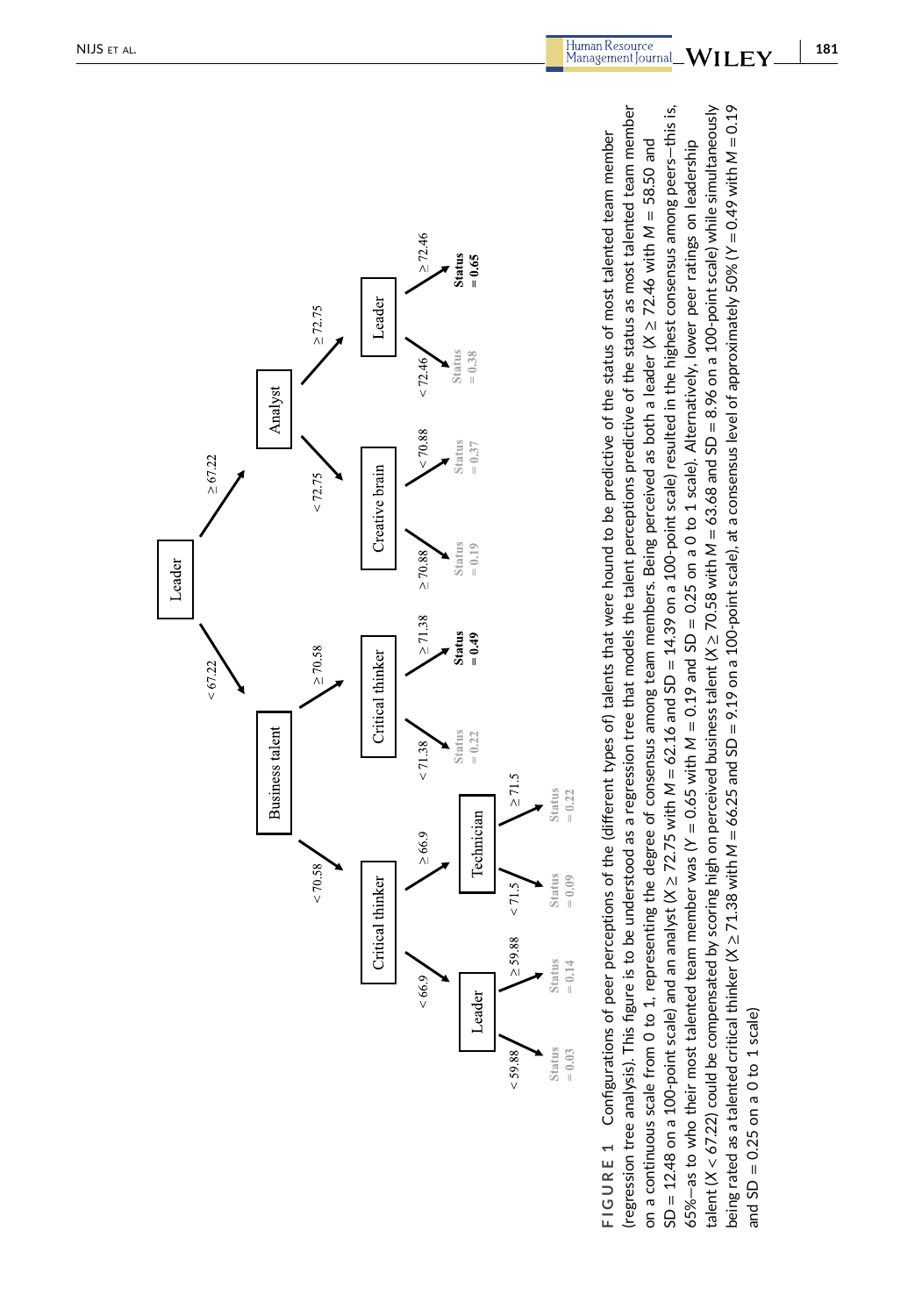<span id="page-13-0"></span>

**FIGURE 2** Configurations of the status characteristics and behaviours that were found to be predictive of peer perceptions of leadership talent (classification tree analysis). This figure represents the classification tree that models the status characteristics and behaviours that were predictive of the absence (*Y* < 72.46) or presence (*Y* ≥ 72.46) of leadership talent as rated by peers. Perceived leadership talent was, in order of importance, predicted by self-perceived leadership ( $X \ge 74.5$  with  $M = 64.73$  and  $SD = 16.98$  on a 100-point scale), exemplification ( $X \ge 3.1$  with  $M = 2.72$  and  $SD = 0.60$  on a five-point scale), social anxiety ( $X \ge 2.25$  with  $M = 2.75$ and  $SD = 0.74$  on a five-point scale), and supplication  $(X < 1.7$  with  $M = 1.88$  and  $SD = 0.54$  on a five-point scale); or by self-perceived leadership ( $X \ge 74.5$  with  $M = 64.73$  and  $SD = 16.98$  on a 100-point scale), exemplification (*X* < 3.1 with *M* = 2.72 and *SD* = 0.60 on a five‐point scale), and self‐efficacy (*X* ≥ 4.4 with *M* = 3.65 and *SD* = 0.51 on a five-point scale); or by self-perceived leadership  $(X < 74.5$  with  $M = 64.73$  and  $SD = 16.98$  on a 100-point scale), and performance orientation ( $X < 1.44$  with  $M = 3.04$  and  $SD = 0.80$  on a five-point scale)



**FIGURE 3** Configurations of the status characteristics and behaviours that were found to be predictive of peer perceptions of analytic talent (classification tree analysis). This figure represents the classification tree that models the status characteristics and behaviours that were predictive of the absence (*Y* < 72.75 on 100) or presence (*Y* ≥ 72.75 on 100) of analytic talent as rated by peers. Perceived analytic talent was, in order of importance, predicted by attained degree (a STEM degree as opposed to a humanities or biomedical degree), self‐perceived analytic ability (*X* ≥ 61.5 with *M* = 58.06 and *SD* = 23.23 on a 100‐point scale), and conscientiousness (*X* ≥ 4.17 with  $M = 5.26$  and  $SD = 0.93$  on a seven-point scale)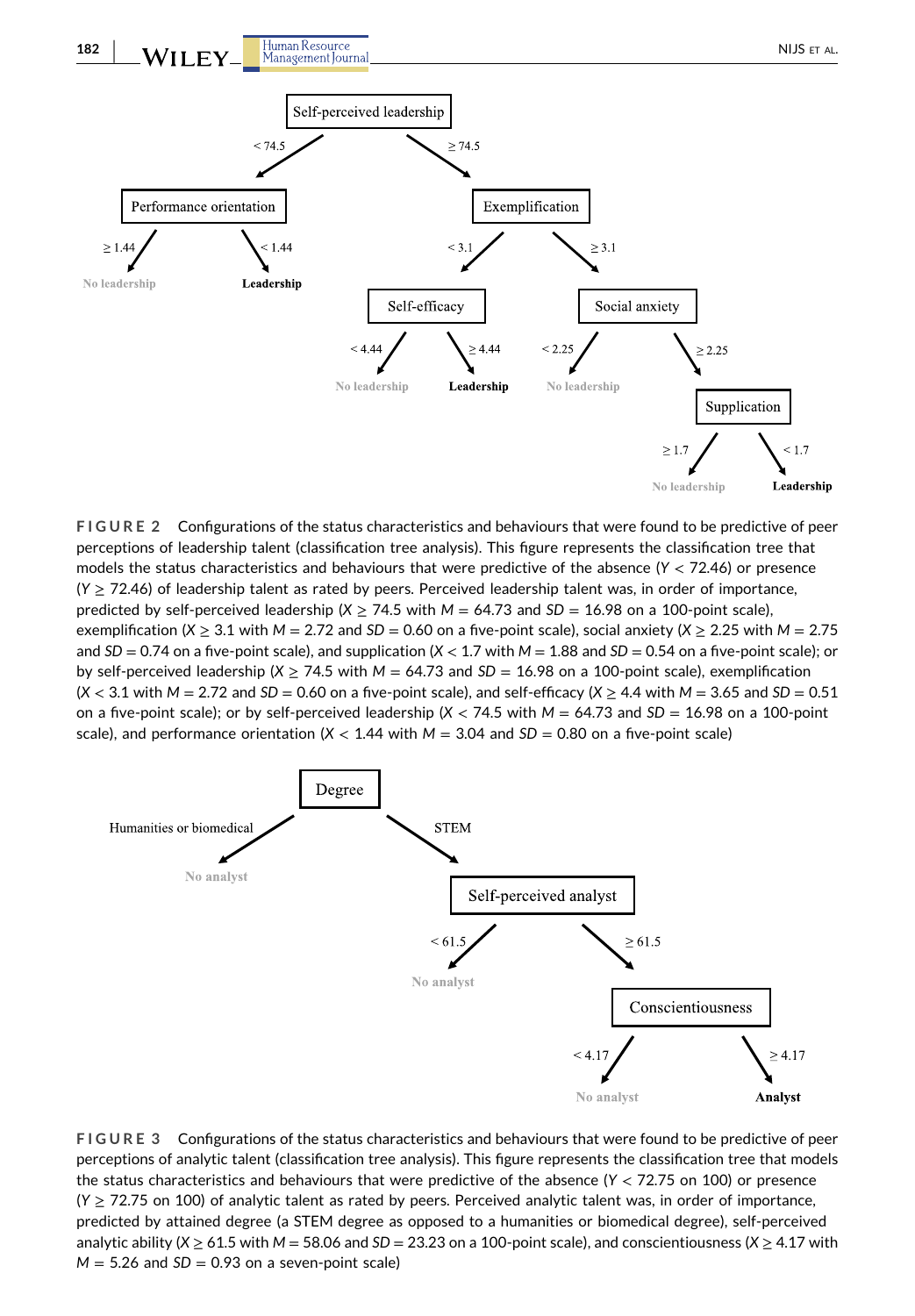<span id="page-14-0"></span>

**FIGURE 4** Configurations of the status characteristics and behaviours that were found to be predictive of peer perceptions of business talent (classification tree analysis). This figure represents the classification tree that models the status characteristics and behaviours that were predictive of the absence (*Y* < 70.58 on 100) or presence (*Y* ≥ 70.58 on 100) of business talent as rated by peers. Perceived business talent was, in order of importance, predicted by attained degree (i.e., a STEM degree as opposed to a humanities or biomedical degree), public self‐ consciousness ( $X \ge 3.07$  with  $M = 3.42$  and  $SD = 0.58$  on a five-point scale), mastery orientation ( $X < 3.5$  with *M* = 3.86 and *SD* = 0.51 on a five-point scale); or by attained degree (i.e., a STEM degree as opposed to a humanities or biomedical degree), public self‐consciousness (*X* ≥ 3.07 with *M* = 3.42 and *SD* = 0.58 on a five‐point scale), mastery orientation ( $X \ge 3.5$  with  $M = 3.86$  and  $SD = 0.51$  on a five-point scale), public self-consciousness ( $X \ge 3.79$ with  $M = 3.42$  and *SD* = 0.58 on a five-point scale; or by attained degree (i.e., a STEM degree as opposed to a humanities or biomedical degree), public self‐consciousness (*X* ≥ 3.07 with *M* = 3.42 and *SD* = 0.58 on a five‐point scale), mastery orientation ( $X \geq 3.5$  with  $M = 3.86$  and  $SD = 0.51$  on a five-point scale), public self-consciousness  $(X < 3.79$  with  $M = 3.42$  and  $SD = 0.58$  on a five-point scale), and openness to experience  $(X < 3.17$  with  $M = 4.17$ and  $SD = 1.24$  on a seven-point scale)

status of most talented team member. Although multiple talent domains (i.e., leader, analyst, business and critical thinker) were highly valued by peers in our sample of 44 multidisciplinary teams, the status of most talented team member was most often granted to peers perceived as having both leadership and analytic talent. Therefore, we must conclude that in multidisciplinary teams, there is indeed a hierarchy between talents, and that leadership and analytic talent are most valued by peers (Bunderson & Barton, [2011\)](#page-22-0). In keeping with the principle of organised subset combining, the status of most talented team member was only granted to an individual when all conditions specified in one of the 11 equifinal pathways were simultaneously met (Berger et al., [1992](#page-22-0); Correll & Ridgeway, [2003](#page-22-0)). Looking at Table [1,](#page-16-0) we see that the dominant configurations—that is, those leading to the highest consensus as to who the most talented team member is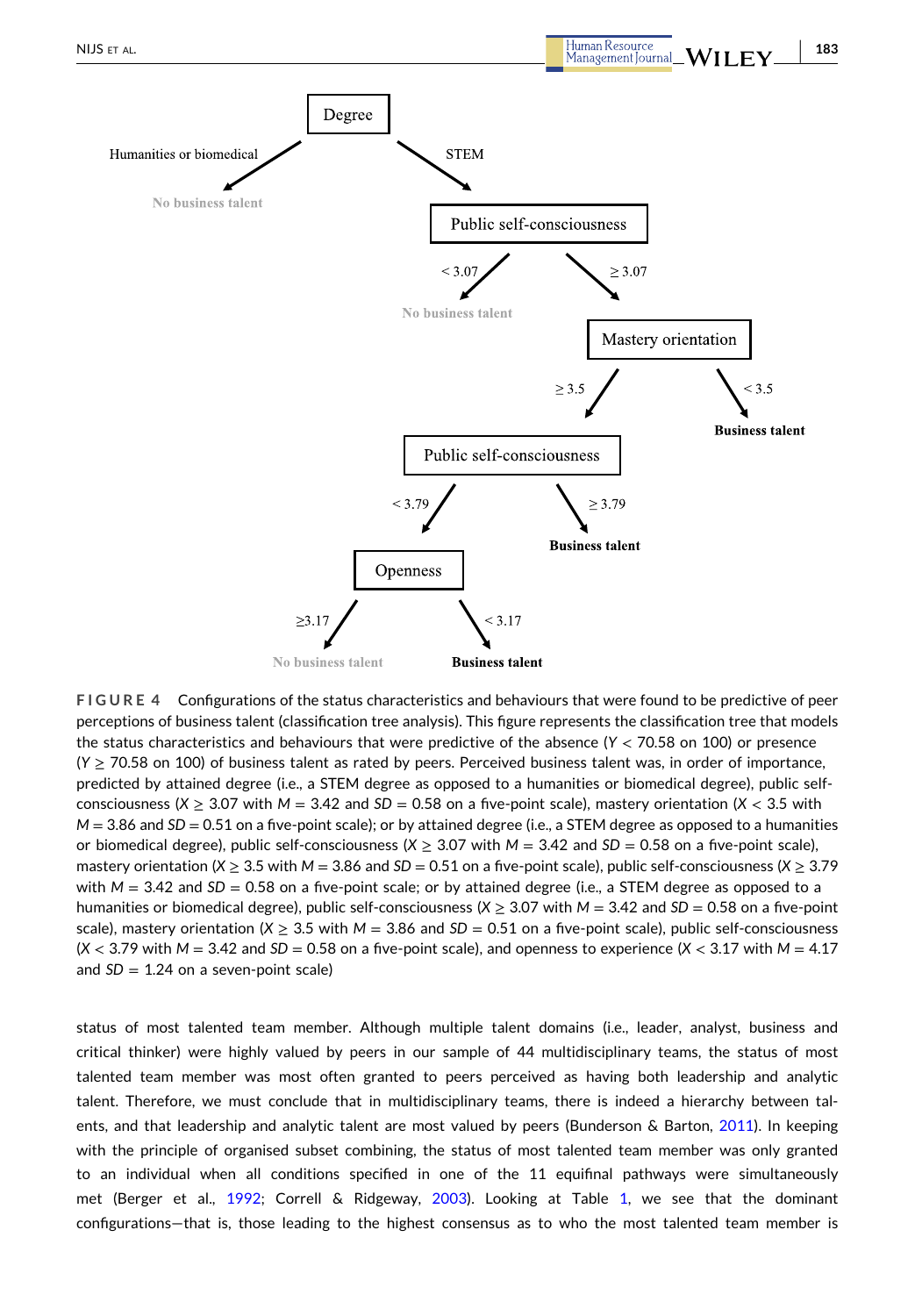<span id="page-15-0"></span>

**FIGURE 5** Configurations of the status characteristics and behaviours that were found to be predictive of peer perceptions of critical thinker talent (classification tree analysis). This figure represents the classification tree that models the characteristics and behaviours that were predictive of the absence (*Y* < 71.38 on 100) or presence *(Y* ≥ 71.38 on 100) of critical thinker talent as rated by peers. Perceived critical thinker talent was, in order of importance, predicted by GPA ( $X \ge 12.16$  with  $M = 12.85$  and  $SD = 2.66$  on 20), intimidation (1.7  $\le X < 2.9$  with  $M = 2.23$  and  $SD = 0.62$  on a 5-point scale), and public self-consciousness ( $X < 3.36$  with  $M = 3.42$  and  $SD = 0.58$  on a five‐point scale); or by GPA (*X* ≥ 12.16, with *M* = 12.85 and *SD* = 2.66 on 20), intimidation (1.7 ≤ *X* < 2.9 with  $M = 2.23$  and  $SD = 0.62$  on a five-point scale), public self-consciousness ( $X \geq 3.36$  with  $M = 3.42$  and  $SD = 0.58$  on a five‐point scale), team player attitude (*X* < 3.65 with *M* = 3.43 and *SD* = 0.54 on a five‐point scale), and supplication  $(X < 1.5$  with  $M = 1.88$  and  $SD = 0.54$  on five-point scale); or by GPA  $(X \ge 12.16$ , with  $M = 12.85$  and  $SD = 2.66$  on 20), intimidation (1.7 ≤ *X* < 2.9 with *M* = 2.23 and *SD* = 0.62 on a five‐point scale), public self‐consciousness  $(X \ge 3.36$  with  $M = 3.42$  and  $SD = 0.58$  on a five-point scale), team player attitude  $(X < 3.65$  with  $M = 3.43$  and  $SD = 0.54$  on a five-point scale), supplication  $(X > 1.5$  with  $M = 1.88$  and  $SD = 0.54$  on five-point scale), and openness to experience  $(X < 3.5$  with  $M = 4.17$  and  $SD = 1.24$  on seven-point scale)

(i.e., paths 1–3)—contain relatively more specific status characteristics as predictors of status than the parallel configurations characterised by lower consensus, which contain relatively more diffuse status characteristics (i.e., paths 4–11).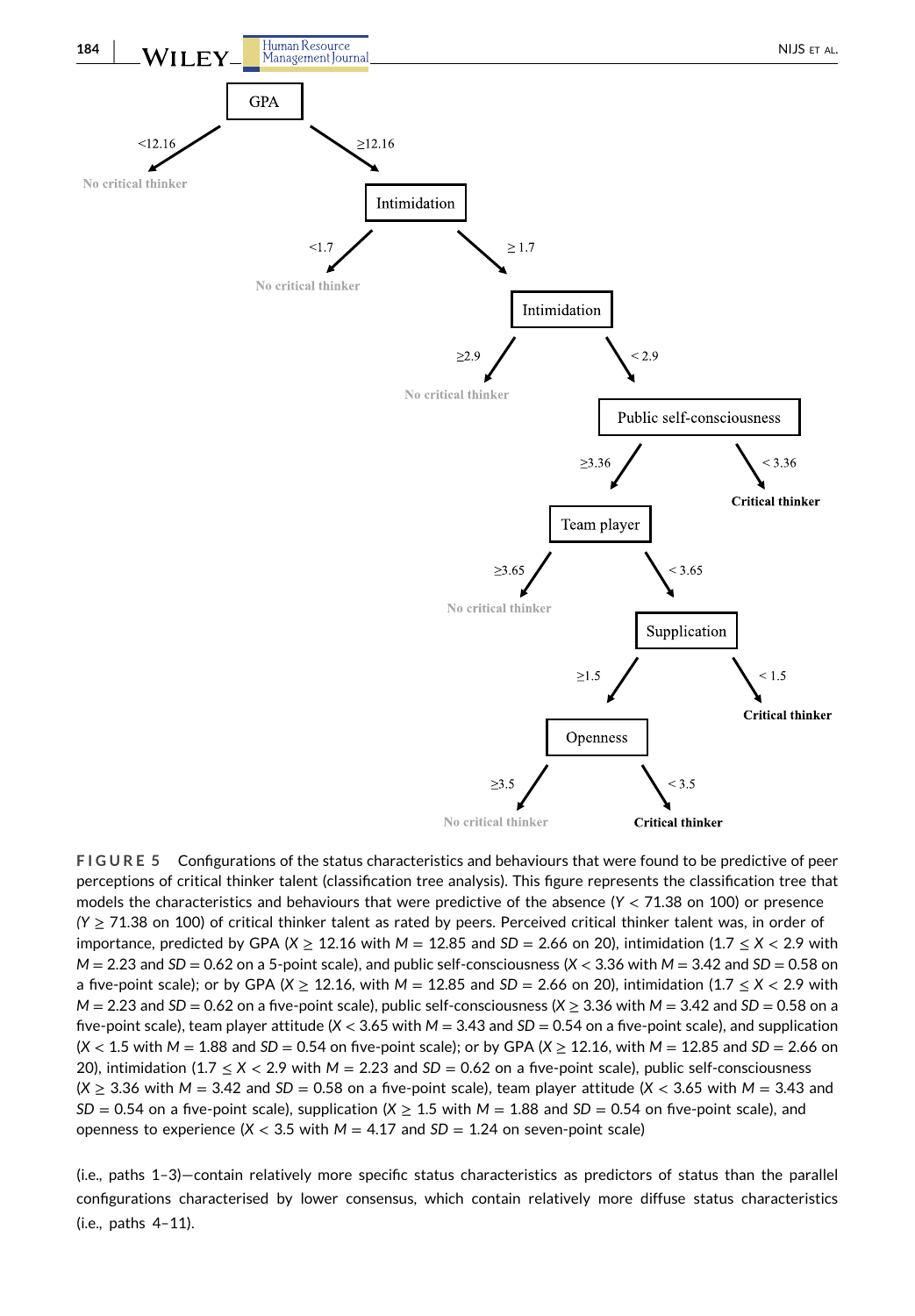<span id="page-16-0"></span>

| 33<br>asas<br>)<br>!<br>į<br>i<br>$\frac{1}{2}$                                                                                                                                                                                                                                                                                                    |                                                                                                                                                     |
|----------------------------------------------------------------------------------------------------------------------------------------------------------------------------------------------------------------------------------------------------------------------------------------------------------------------------------------------------|-----------------------------------------------------------------------------------------------------------------------------------------------------|
| ī<br>)<br>)<br>)<br>)<br>)<br>こうらて<br>$\sim$<br>j<br>֧֧֧֧֧֧֧֦֧֧֧֧֧֧֦֧֧֧֦֧֧ׅ֧֧֚֚֚֚֚֚֚֚֚֚֚֚֚֚֚֚֚֚֚֚֚֚֚֚֚֚֚֚֚֚֚֚֚֚֝֝֓֝֓֝֓֓֡֓֓֡֓֡֓֡֓֓֓֓֓֝֬֜֝֬֝<br>I<br>$\frac{1}{2}$<br>--<br>--<br>-<br>-<br>יי המה המה ה<br> <br> <br> <br> <br> <br>l<br>of diffuse<br>)<br>2<br>=<br>ě<br>I<br>j<br>ة<br>تا<br>ļ<br>l<br>Í<br>i<br>j<br>i<br>؛<br>ن<br>Ď<br>ī<br>Ì | :<br>֧֦֧֦֧֦֧֦֧֦֧֦֧֦֧֦֧֦֧֦֧֦֧֦֧֦֧֩֘<br>֧֧֝֜֝֓֝֜֝<br><b>CASS</b><br>$\vdots$<br>$\vdots$<br>ased data mini<br>$\overline{ }$<br>i<br>j<br>i<br>!<br>! |
| 1<br>$\overline{a}$<br>J<br>J<br>J<br>$\frac{1}{1}$<br>ì<br>1                                                                                                                                                                                                                                                                                      | $\ddot{\phantom{a}}$                                                                                                                                |

|                             | Consensus on                           |                                       |              |                                                                                                                                                                                                                                                                                                                                                                                  |                                                                                                                                                                                                                                                                                                                                                                                                                |                                                                                                                                                                                                                                                                                                                                                                                  |                       |                       |                                                                                                                                                                                                                                                                                                                                                                                                                |                                |                                                                                                                                                                                                                                                                                                                                                                                                                |                         |
|-----------------------------|----------------------------------------|---------------------------------------|--------------|----------------------------------------------------------------------------------------------------------------------------------------------------------------------------------------------------------------------------------------------------------------------------------------------------------------------------------------------------------------------------------|----------------------------------------------------------------------------------------------------------------------------------------------------------------------------------------------------------------------------------------------------------------------------------------------------------------------------------------------------------------------------------------------------------------|----------------------------------------------------------------------------------------------------------------------------------------------------------------------------------------------------------------------------------------------------------------------------------------------------------------------------------------------------------------------------------|-----------------------|-----------------------|----------------------------------------------------------------------------------------------------------------------------------------------------------------------------------------------------------------------------------------------------------------------------------------------------------------------------------------------------------------------------------------------------------------|--------------------------------|----------------------------------------------------------------------------------------------------------------------------------------------------------------------------------------------------------------------------------------------------------------------------------------------------------------------------------------------------------------------------------------------------------------|-------------------------|
| <b>Status</b>               | the most<br>talented<br>member<br>team | 0.65                                  | 0.65         | 0.65                                                                                                                                                                                                                                                                                                                                                                             | 0.49                                                                                                                                                                                                                                                                                                                                                                                                           | 0.49                                                                                                                                                                                                                                                                                                                                                                             | 0.49                  | 0.49                  | 0.49                                                                                                                                                                                                                                                                                                                                                                                                           | 0.49                           | 0.49                                                                                                                                                                                                                                                                                                                                                                                                           | 0.49                    |
|                             | Critical<br>thinker                    | I                                     | $\mathsf{I}$ | $\begin{array}{c} \rule{0pt}{2.5ex} \rule{0pt}{2.5ex} \rule{0pt}{2.5ex} \rule{0pt}{2.5ex} \rule{0pt}{2.5ex} \rule{0pt}{2.5ex} \rule{0pt}{2.5ex} \rule{0pt}{2.5ex} \rule{0pt}{2.5ex} \rule{0pt}{2.5ex} \rule{0pt}{2.5ex} \rule{0pt}{2.5ex} \rule{0pt}{2.5ex} \rule{0pt}{2.5ex} \rule{0pt}{2.5ex} \rule{0pt}{2.5ex} \rule{0pt}{2.5ex} \rule{0pt}{2.5ex} \rule{0pt}{2.5ex} \rule{0$ | $\geq 71.38$                                                                                                                                                                                                                                                                                                                                                                                                   | $\geq 71.38$                                                                                                                                                                                                                                                                                                                                                                     | $\geq 71.38$          | $\geq 71.38$          | $\geq 71.38$                                                                                                                                                                                                                                                                                                                                                                                                   | $\geq 71.38$                   | $\geq 71.38$                                                                                                                                                                                                                                                                                                                                                                                                   | $\geq 71.38$            |
| Peer perceptions of talents | <b>Business</b>                        | I                                     | $\mathsf I$  | $\mathsf I$                                                                                                                                                                                                                                                                                                                                                                      | $\geq 70.58$                                                                                                                                                                                                                                                                                                                                                                                                   | $\geq 70.58$                                                                                                                                                                                                                                                                                                                                                                     | $\geq 70.58$          | $\geq 70.58$          | $\geq 70.58$                                                                                                                                                                                                                                                                                                                                                                                                   | $\geq 70.58$                   | $\geq 70.58$                                                                                                                                                                                                                                                                                                                                                                                                   | $\geq 70.58$            |
|                             | Analyst                                | $\geq 72.75$                          | $\geq 72.75$ | $\ge$ 72.75                                                                                                                                                                                                                                                                                                                                                                      | $\mathbf{I}$                                                                                                                                                                                                                                                                                                                                                                                                   | $\mathsf I$                                                                                                                                                                                                                                                                                                                                                                      | $\mathsf I$           | I.                    | $\mathsf{I}$                                                                                                                                                                                                                                                                                                                                                                                                   | $\mathbf{I}$                   | $\begin{array}{c} \rule{0pt}{2ex} \rule{0pt}{2ex} \rule{0pt}{2ex} \rule{0pt}{2ex} \rule{0pt}{2ex} \rule{0pt}{2ex} \rule{0pt}{2ex} \rule{0pt}{2ex} \rule{0pt}{2ex} \rule{0pt}{2ex} \rule{0pt}{2ex} \rule{0pt}{2ex} \rule{0pt}{2ex} \rule{0pt}{2ex} \rule{0pt}{2ex} \rule{0pt}{2ex} \rule{0pt}{2ex} \rule{0pt}{2ex} \rule{0pt}{2ex} \rule{0pt}{2ex} \rule{0pt}{2ex} \rule{0pt}{2ex} \rule{0pt}{2ex} \rule{0pt}{$ | $\mathsf I$             |
|                             | Leader                                 | $\geq 72.46$                          | $\geq 72.46$ | $\geq 72.46$                                                                                                                                                                                                                                                                                                                                                                     | $\overline{1}$                                                                                                                                                                                                                                                                                                                                                                                                 | I                                                                                                                                                                                                                                                                                                                                                                                | $\overline{1}$        | I                     | I                                                                                                                                                                                                                                                                                                                                                                                                              | $\mathbf{I}$                   | $\overline{1}$                                                                                                                                                                                                                                                                                                                                                                                                 | $\mathbf{I}$            |
| <b>Behaviours</b>           |                                        | I                                     | $\mathsf{I}$ | I                                                                                                                                                                                                                                                                                                                                                                                | < 2.9<br>$1.7 \leq X$                                                                                                                                                                                                                                                                                                                                                                                          | < 2.9<br>$1.7 \leq X$                                                                                                                                                                                                                                                                                                                                                            | < 2.9<br>$1.7 \leq X$ | < 2.9<br>$1.7 \leq X$ | $< 2.9$<br>$1.7 \leq X$                                                                                                                                                                                                                                                                                                                                                                                        | $< 2.9$<br>$1.7 \leq X$        | < 2.9<br>$1.7 \leq X$                                                                                                                                                                                                                                                                                                                                                                                          | < 2.9<br>$1.7 \leq X$   |
|                             | Supplication Intimidation              | $<1.7$                                | $\mathbf{I}$ | I.                                                                                                                                                                                                                                                                                                                                                                               | $\overline{1}$                                                                                                                                                                                                                                                                                                                                                                                                 | & 1.5                                                                                                                                                                                                                                                                                                                                                                            | $\geq 1.5$            | & 1.5                 | $\geq 1.5$                                                                                                                                                                                                                                                                                                                                                                                                     | I                              | & 1.5                                                                                                                                                                                                                                                                                                                                                                                                          | $\geq 1.5$              |
|                             | Exemplification                        | $\geq 3.1$                            | $< 3.1$      | $\mathbf{I}$                                                                                                                                                                                                                                                                                                                                                                     | $\mathsf{I}$                                                                                                                                                                                                                                                                                                                                                                                                   | I,                                                                                                                                                                                                                                                                                                                                                                               | $\overline{1}$        | I                     | $\overline{1}$                                                                                                                                                                                                                                                                                                                                                                                                 | Ï                              | $\overline{1}$                                                                                                                                                                                                                                                                                                                                                                                                 | I                       |
| Specific characteristics    | perceived)<br>Analyst<br>(self-        | $\ge 61.5$                            | $\ge 61.5$   | $\ge 61.5$                                                                                                                                                                                                                                                                                                                                                                       | $\mathsf{I}$                                                                                                                                                                                                                                                                                                                                                                                                   | I                                                                                                                                                                                                                                                                                                                                                                                | $\mathbf{I}$          | I                     | $\overline{\phantom{a}}$                                                                                                                                                                                                                                                                                                                                                                                       | I                              | $\mathsf{I}$                                                                                                                                                                                                                                                                                                                                                                                                   | I                       |
|                             | perceived)<br>Leader<br>(self-         | $\geq$ 74.5                           | $\geq$ 74.5  | < 74.5                                                                                                                                                                                                                                                                                                                                                                           | $\overline{1}$                                                                                                                                                                                                                                                                                                                                                                                                 | I                                                                                                                                                                                                                                                                                                                                                                                | $\overline{1}$        | I                     | I                                                                                                                                                                                                                                                                                                                                                                                                              | Ï                              | $\overline{1}$                                                                                                                                                                                                                                                                                                                                                                                                 | I                       |
|                             | degree<br>STEM<br>(0/1)                | $\overline{a}$                        | 1            | $\mathbf{\ddot{}}$                                                                                                                                                                                                                                                                                                                                                               | 1                                                                                                                                                                                                                                                                                                                                                                                                              | ٠                                                                                                                                                                                                                                                                                                                                                                                | 1                     | T                     | I                                                                                                                                                                                                                                                                                                                                                                                                              | 1                              | I                                                                                                                                                                                                                                                                                                                                                                                                              | 1                       |
| Diffuse characteristics     | attitude<br>player<br>Team             | I                                     | $\mathsf I$  | $\begin{array}{c} \rule{0pt}{2.5ex} \rule{0pt}{2.5ex} \rule{0pt}{2.5ex} \rule{0pt}{2.5ex} \rule{0pt}{2.5ex} \rule{0pt}{2.5ex} \rule{0pt}{2.5ex} \rule{0pt}{2.5ex} \rule{0pt}{2.5ex} \rule{0pt}{2.5ex} \rule{0pt}{2.5ex} \rule{0pt}{2.5ex} \rule{0pt}{2.5ex} \rule{0pt}{2.5ex} \rule{0pt}{2.5ex} \rule{0pt}{2.5ex} \rule{0pt}{2.5ex} \rule{0pt}{2.5ex} \rule{0pt}{2.5ex} \rule{0$ | $\overline{1}$                                                                                                                                                                                                                                                                                                                                                                                                 | &0.65                                                                                                                                                                                                                                                                                                                                                                            | &3.65                 | & 3.65                | & 3.65                                                                                                                                                                                                                                                                                                                                                                                                         | I                              | &3.65                                                                                                                                                                                                                                                                                                                                                                                                          | &3.65                   |
|                             | Performance<br>orientation             | I                                     | $\mathbf{I}$ | & 1.4                                                                                                                                                                                                                                                                                                                                                                            | $\overline{1}$                                                                                                                                                                                                                                                                                                                                                                                                 | I                                                                                                                                                                                                                                                                                                                                                                                | $\overline{1}$        | I                     | $\overline{1}$                                                                                                                                                                                                                                                                                                                                                                                                 | I                              | $\overline{1}$                                                                                                                                                                                                                                                                                                                                                                                                 | I                       |
|                             | orientation<br>Mastery                 | $\mathbf{I}$                          | $\mathbf{I}$ | I.                                                                                                                                                                                                                                                                                                                                                                               | & 3.5                                                                                                                                                                                                                                                                                                                                                                                                          | & 3.5                                                                                                                                                                                                                                                                                                                                                                            | & 3.5                 | > 3.5                 | $\geq 3.5$                                                                                                                                                                                                                                                                                                                                                                                                     | $\geq 3.5$                     | > 3.5                                                                                                                                                                                                                                                                                                                                                                                                          | $\geq 3.5$              |
|                             | anxiety<br>Social                      | $\geq 2.25$                           | $\mathsf I$  | I                                                                                                                                                                                                                                                                                                                                                                                | $\begin{array}{c} \rule{0pt}{2ex} \rule{0pt}{2ex} \rule{0pt}{2ex} \rule{0pt}{2ex} \rule{0pt}{2ex} \rule{0pt}{2ex} \rule{0pt}{2ex} \rule{0pt}{2ex} \rule{0pt}{2ex} \rule{0pt}{2ex} \rule{0pt}{2ex} \rule{0pt}{2ex} \rule{0pt}{2ex} \rule{0pt}{2ex} \rule{0pt}{2ex} \rule{0pt}{2ex} \rule{0pt}{2ex} \rule{0pt}{2ex} \rule{0pt}{2ex} \rule{0pt}{2ex} \rule{0pt}{2ex} \rule{0pt}{2ex} \rule{0pt}{2ex} \rule{0pt}{$ | I                                                                                                                                                                                                                                                                                                                                                                                | $\mathsf{I}$          | I.                    | $\mathsf{I}$                                                                                                                                                                                                                                                                                                                                                                                                   | I                              | $\overline{1}$                                                                                                                                                                                                                                                                                                                                                                                                 | $\mathsf I$             |
|                             | consciousness<br>Public self-          | L                                     | $\mathsf I$  | I                                                                                                                                                                                                                                                                                                                                                                                | $3.07 \leq X$<br>< 3.36                                                                                                                                                                                                                                                                                                                                                                                        | $\geq 3.36$                                                                                                                                                                                                                                                                                                                                                                      | $\geq 3.36$           | > 3.79                | $\geq 3.79$                                                                                                                                                                                                                                                                                                                                                                                                    | $3.07 \leq X$<br>${}_{<} 3.36$ | $3.36 \leq X$<br>& 3.79                                                                                                                                                                                                                                                                                                                                                                                        | $3.36 \leq X$<br>< 3.79 |
|                             | efficacy<br>Self-                      | $\mathbf{I}$                          | $\geq 4.4$   | $\mathsf I$                                                                                                                                                                                                                                                                                                                                                                      | $\overline{1}$                                                                                                                                                                                                                                                                                                                                                                                                 | $\mathsf I$                                                                                                                                                                                                                                                                                                                                                                      | $\mathsf I$           | $\mathsf I$           | $\mathsf I$                                                                                                                                                                                                                                                                                                                                                                                                    | I                              | $\begin{array}{c} \rule{0pt}{2ex} \rule{0pt}{2ex} \rule{0pt}{2ex} \rule{0pt}{2ex} \rule{0pt}{2ex} \rule{0pt}{2ex} \rule{0pt}{2ex} \rule{0pt}{2ex} \rule{0pt}{2ex} \rule{0pt}{2ex} \rule{0pt}{2ex} \rule{0pt}{2ex} \rule{0pt}{2ex} \rule{0pt}{2ex} \rule{0pt}{2ex} \rule{0pt}{2ex} \rule{0pt}{2ex} \rule{0pt}{2ex} \rule{0pt}{2ex} \rule{0pt}{2ex} \rule{0pt}{2ex} \rule{0pt}{2ex} \rule{0pt}{2ex} \rule{0pt}{$ | $\mathsf I$             |
|                             | to experience<br>Openness              | $\mathbf{I}$                          | $\mathsf I$  | $\begin{array}{c} \rule{0pt}{2.5ex} \rule{0pt}{2.5ex} \rule{0pt}{2.5ex} \rule{0pt}{2.5ex} \rule{0pt}{2.5ex} \rule{0pt}{2.5ex} \rule{0pt}{2.5ex} \rule{0pt}{2.5ex} \rule{0pt}{2.5ex} \rule{0pt}{2.5ex} \rule{0pt}{2.5ex} \rule{0pt}{2.5ex} \rule{0pt}{2.5ex} \rule{0pt}{2.5ex} \rule{0pt}{2.5ex} \rule{0pt}{2.5ex} \rule{0pt}{2.5ex} \rule{0pt}{2.5ex} \rule{0pt}{2.5ex} \rule{0$ | $\overline{1}$                                                                                                                                                                                                                                                                                                                                                                                                 | I                                                                                                                                                                                                                                                                                                                                                                                | & 3.5                 | I                     | & 3.5                                                                                                                                                                                                                                                                                                                                                                                                          | &5.17                          | <3.17                                                                                                                                                                                                                                                                                                                                                                                                          | <3.17                   |
|                             | <b>Conscientiousness</b>               | $\geq 4.17$                           | $\geq 4.17$  | $\geq 4.17$                                                                                                                                                                                                                                                                                                                                                                      | $\mathsf I$                                                                                                                                                                                                                                                                                                                                                                                                    | $\begin{array}{c} \rule{0pt}{2.5ex} \rule{0pt}{2.5ex} \rule{0pt}{2.5ex} \rule{0pt}{2.5ex} \rule{0pt}{2.5ex} \rule{0pt}{2.5ex} \rule{0pt}{2.5ex} \rule{0pt}{2.5ex} \rule{0pt}{2.5ex} \rule{0pt}{2.5ex} \rule{0pt}{2.5ex} \rule{0pt}{2.5ex} \rule{0pt}{2.5ex} \rule{0pt}{2.5ex} \rule{0pt}{2.5ex} \rule{0pt}{2.5ex} \rule{0pt}{2.5ex} \rule{0pt}{2.5ex} \rule{0pt}{2.5ex} \rule{0$ | $\sf I$               | I                     | $\begin{array}{c} \rule{0pt}{2ex} \rule{0pt}{2ex} \rule{0pt}{2ex} \rule{0pt}{2ex} \rule{0pt}{2ex} \rule{0pt}{2ex} \rule{0pt}{2ex} \rule{0pt}{2ex} \rule{0pt}{2ex} \rule{0pt}{2ex} \rule{0pt}{2ex} \rule{0pt}{2ex} \rule{0pt}{2ex} \rule{0pt}{2ex} \rule{0pt}{2ex} \rule{0pt}{2ex} \rule{0pt}{2ex} \rule{0pt}{2ex} \rule{0pt}{2ex} \rule{0pt}{2ex} \rule{0pt}{2ex} \rule{0pt}{2ex} \rule{0pt}{2ex} \rule{0pt}{$ | I                              | $\begin{array}{c} \rule{0pt}{2ex} \rule{0pt}{2ex} \rule{0pt}{2ex} \rule{0pt}{2ex} \rule{0pt}{2ex} \rule{0pt}{2ex} \rule{0pt}{2ex} \rule{0pt}{2ex} \rule{0pt}{2ex} \rule{0pt}{2ex} \rule{0pt}{2ex} \rule{0pt}{2ex} \rule{0pt}{2ex} \rule{0pt}{2ex} \rule{0pt}{2ex} \rule{0pt}{2ex} \rule{0pt}{2ex} \rule{0pt}{2ex} \rule{0pt}{2ex} \rule{0pt}{2ex} \rule{0pt}{2ex} \rule{0pt}{2ex} \rule{0pt}{2ex} \rule{0pt}{$ | $\mathsf I$             |
|                             | Performance<br>(GPA)                   | $\begin{array}{c} \hline \end{array}$ | $\mathsf I$  | $\bar{\rm I}$                                                                                                                                                                                                                                                                                                                                                                    | $\geq 12.16$                                                                                                                                                                                                                                                                                                                                                                                                   | $\geq 12.16$                                                                                                                                                                                                                                                                                                                                                                     | $\geq 12.16$          | $\geq$ 12.16          | $\geq 12.16$                                                                                                                                                                                                                                                                                                                                                                                                   | $\geq 12.16$                   | $\geq 12.16$                                                                                                                                                                                                                                                                                                                                                                                                   | $\geq 12.16$            |
|                             |                                        | $\div$                                | $\sim$       | ကဲ                                                                                                                                                                                                                                                                                                                                                                               | 4.                                                                                                                                                                                                                                                                                                                                                                                                             | ιń                                                                                                                                                                                                                                                                                                                                                                               | $\dot{\circ}$         | $\mathbf{r}$          | $\infty$                                                                                                                                                                                                                                                                                                                                                                                                       | o.                             | 10.                                                                                                                                                                                                                                                                                                                                                                                                            | 11.                     |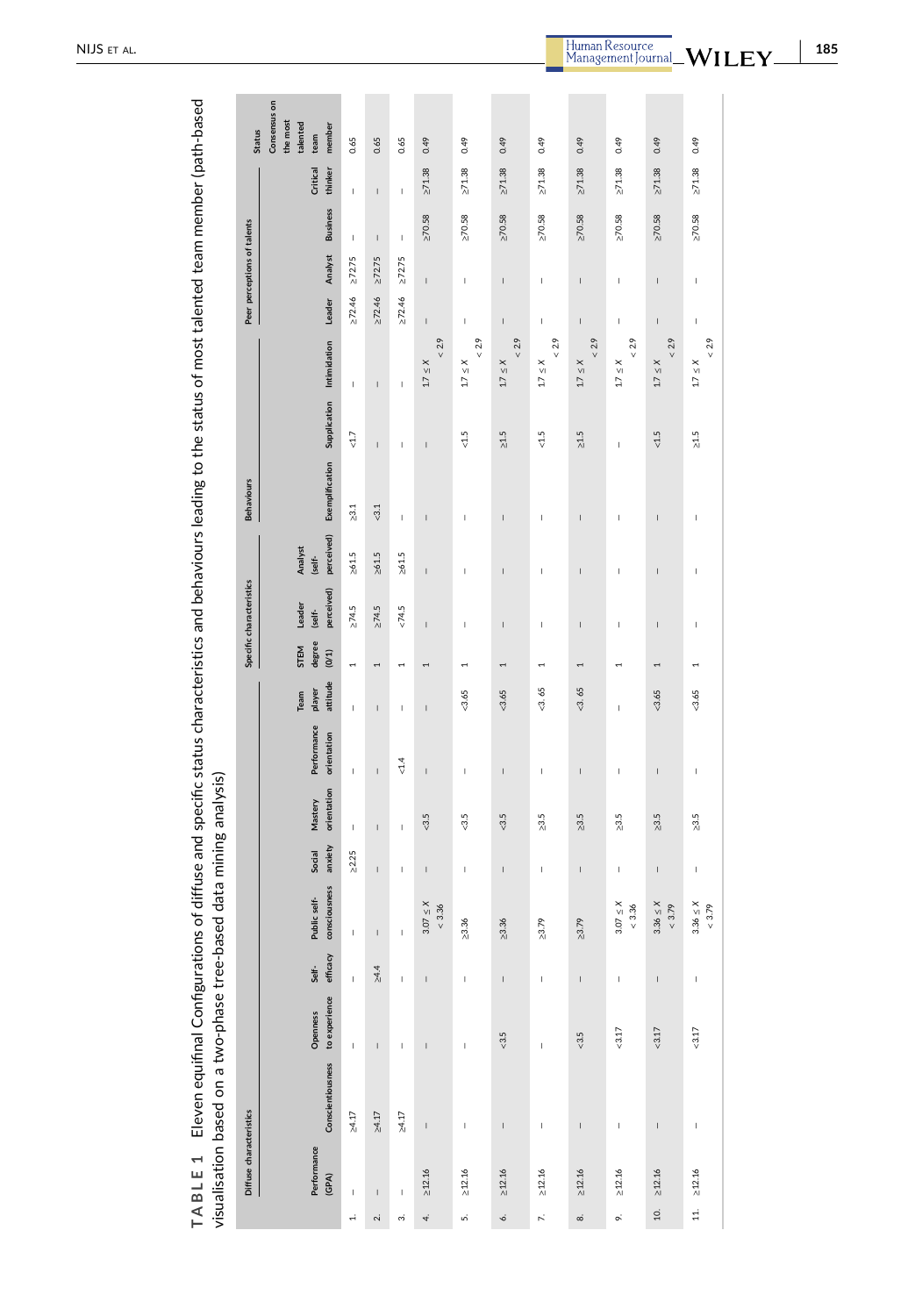# **5** <sup>|</sup> **DISCUSSION**

In interpreting our findings, we not only consider the status characteristics and behaviours occurring within the pathways, but also across them. Predictors can fall into one of three categories: first, predictors found in all pathway to status; second, predictors found in multiple pathways to status and third, predictors found in only one pathway to status. The more a predictor recurs across configurations, the more fundamental (i.e., difficult to compensate for by other predictors) it is to achieving the status of most talented team member. Based on status characteristics theory, we would expect specific status characteristics to be present in fewer parallel paths than diffuse status characteristics and status behaviours, as the former are assumed to be predictive of specific talent domains only (Correll & Ridgeway, [2003\)](#page-22-0).

# **5.1** <sup>|</sup> **Talent pathways**

## **5.1.1** <sup>|</sup> **Characteristics and behaviours represented in all pathways**

The only predictor that was present in every pathway—and should thus be interpreted as a necessary precondition to achieve 'talent' status in the eyes of peers—was holding a degree in STEM. Put differently, in our study only individuals with a STEM degree were identified as talents by way of peer consensus, irrespective of the specific configuration of talent domains leading up to the ultimate status of most talented team member. Although in the status literature it is assumed that a specific degree would operate as a specific status characteristic (Correll & Ridgeway, [2003](#page-22-0))—in the sense that it would only be predictive of specific, STEM-related talent domains (most notably, analytical talent)—it actually operated as a diffuse status characteristic that predicted overall status across talent domains. A potential explanation for this finding is the widely publicised link between holding a STEM degree and occupational prestige. Occupational prestige is defined as the consensual ranking of an occupation based on shared societal beliefs of its worthiness and the admiration and respect a particular occupation holds in a society (Treiman, [1977\)](#page-24-0).

Correll and Ridgeway ([2003](#page-22-0)) stated that occupational prestige is often associated with inferences about ability and status of the people in given occupations as a way of legitimising power and status differences between occupations. Consequently, higher ability may have been attributed to those participants in our study holding a STEM degree as these degree programs are associated with entry into the highest-prestige, highest-income occupations in the labour market (Theunissen & Sels, [2014](#page-24-0)).

# **5.1.2** <sup>|</sup> **Characteristics and behaviours represented in multiple pathways**

Most of the other predictors listed in Table [1](#page-16-0) fell under the second category. GPA, self-perceived leadership talent, self-perceived analytic talent, conscientiousness, team player attitude, mastery orientation, intimidation and exemplification were all found to recur across multiple pathways, although looking at Figures [2–5](#page-13-0) we must conclude that in most cases they were associated with one specific talent domain only. Self‐perceived leadership talent and exemplification were only found in pathways to status that ran through peer-rated leadership talent (see Figure [2\)](#page-13-0); self-perceived analytic talent and conscientiousness were only found in pathways to status that ran through peerrated analytic talent (see Figure [3\)](#page-13-0); mastery orientation was only found in pathways to status that ran through peer-rated critical thinker talent (see Figure [4](#page-14-0)); and GPA, intimidation, and (not having a) team player attitude were only found in pathways to status that ran through peer-rated critical thinker talent (see Figure [5\)](#page-15-0). This is an indication that some presumed diffuse status characteristics actually operated as specific status characteristics (Correll & Ridgeway, [2003](#page-22-0)).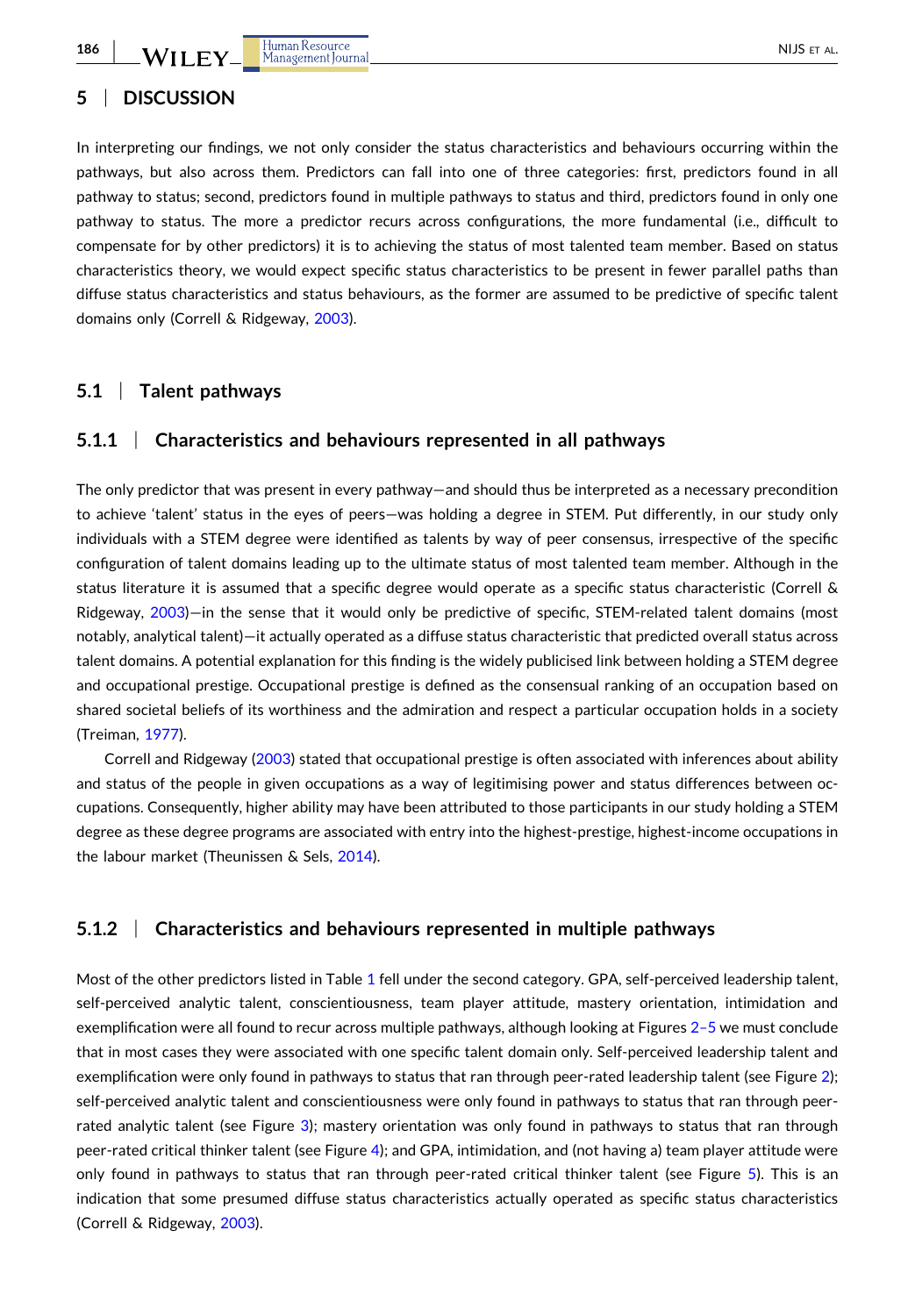Openness to experience, public self‐consciousness and supplication also recurred across pathways but were associated with more than one talent domain—as one would expect of diffuse status characteristics (Correll & Ridgeway, [2003\)](#page-22-0). Specifically, openness to experience and public self‐consciousness were predictive of both perceived business talent (Figure [4](#page-14-0)) and critical thinker talent (Figure [5\)](#page-15-0); and a low score on supplication (i.e., the only 'negative' impression management tactic; Wayne & Liden, [1995\)](#page-24-0) was predictive of both leadership talent (Figure [2\)](#page-13-0) and critical thinker talent (Figure [5](#page-15-0)).

# **5.1.3** <sup>|</sup> **Characteristics and behaviours represented in only one pathway**

As to the third category of predictors—that is, those more peripheral to the prediction of status—high self‐efficacy, medium‐high social anxiety and low performance orientation were each found to be predictive of only one, distinct path to status (paths [1](#page-16-0)–3 in Table 1), in each case running through peer-rated leadership talent (see Figure [2\)](#page-13-0). Our findings for social anxiety and performance orientation were surprising, as one would expect social anxiety to be negatively, and performance orientation to be positively associated with perceived leadership talent. It is possible that, in a teamwork setting, medium‐level social anxiety acts as a cue for a leader's sensitivity to his or her environment (Yammarino & Bass, [1991](#page-24-0)). Alternatively, as leadership talent is the dominant predictor of the status as most talented team member it may be important for this potentially 'threatening' characteristic to be compensated by a more 'humbling' characteristic such as a moderate level of social anxiety (Klimoski & Donahue, [2001\)](#page-23-0). The negative effect of performance orientation may have been caused either by the social desirability of having a mastery orientation (Van Yperen & Janssen, [2002](#page-24-0)), or by the fact that the teamwork performed by the participants in our study was highly collaborative in nature, while performance orientation measures a person's drive to outperform co‐workers (DesJardins et al., [2015](#page-22-0)).

# **5.2** <sup>|</sup> **Limitations and directions for further research**

The current study has three main limitations linked to avenues for further research. First of all, we worked with a student sample, which is typically not an approach taken in HR research. However, in our specific case, working with newly formed, multidisciplinary graduate teams without pre-existing status hierarchies—while keeping the context, content and duration of the teamwork constant—was a deliberate, theory-driven choice (Eddy et al., [2013](#page-22-0)). Our sample of young graduates had limited to no work experience meaning that the peer assessments were not based on extensive work experience or the accumulation of tacit knowledge throughout a career. Rather, in this study, we focused on the fundamental talents of graduates that might later—with prolonged and intensive training and experience—translate into domain‐specific expertise. For organisations, identifying talent in this early stage is a valuable strategy as it allows them to develop graduate hires further in a way they see fit. As we explained in the introduction, graduate recruitment is one of three strategies organisations use to build talent pools, alongside internal identification of high‐potential employees and external headhunting for senior profiles (Clarke & Scurry, [2017](#page-22-0)). Future research could study if and how the cues that signal talent differ, based on the three talent identification strategies organisations can adopt. For instance, talent cues might differ depending on the seniority of the target group, with degree being a more dominant cue for junior talent (as was evident from our findings), while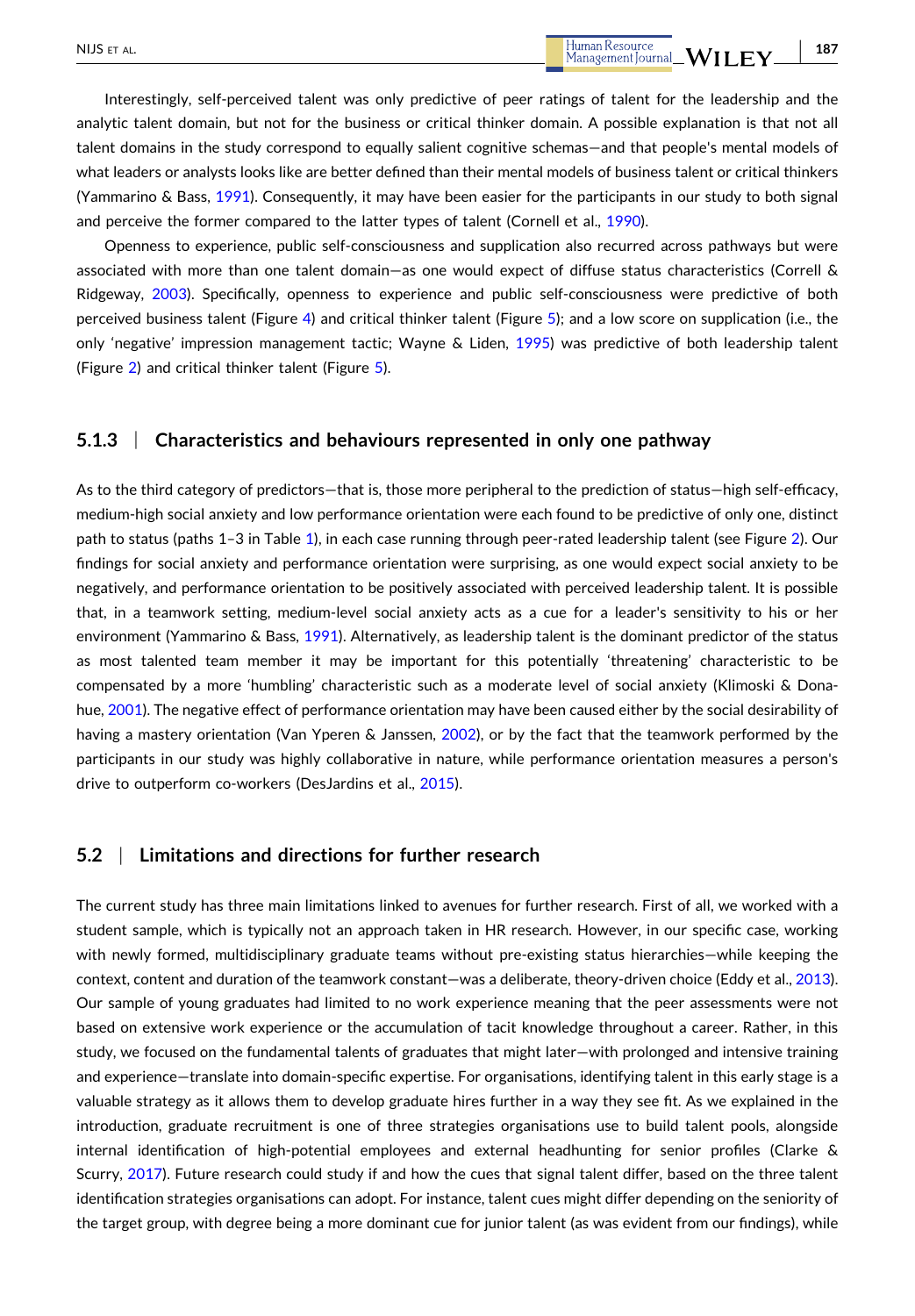experience, expertise and tacit knowledge are likely more dominant cues for senior talent. A longitudinal, withinperson analysis would allow practitioners and researchers to fully understand (changes in) the value attached to different talent cues over the course of people's careers. In order to better understand the role of degree in talent identification, future research could also look into the talent cues that are dominant in different sectors to see if and how their mental models of talent differ.

Second, due to the individual differences approach we took to predict the attainment of the status of most talented team member, we are not able to make statements about situational factors or boundary conditions (Yammarino & Bass, [1991\)](#page-24-0). Status characteristics theory assumes that status beliefs are widely ingrained at the societal level and are thus quite generalizable across settings. However, there is also evidence that patterns of shared beliefs about the relative value of status cues are contextually embedded in team and organisational culture (Berger et al., [1992](#page-22-0)). The question left to examine is, then, whether our findings would hold up in teams performing very different sets of tasks (e.g., more creative tasks vs. analytical task; Bunderson & Barton, [2011\)](#page-22-0). Additionally, it would be interesting to see whether our proposition that the predictive effect of holding a STEM degree is caused by its relationship to occupational prestige would hold up in samples of working people, preferably across a range of sectors, organisations, types and duration of teamwork and countries or cultures. Specific measures of occupational prestige could be used to replace degree field (Treiman, [1977\)](#page-24-0). If it is indeed true that some occupations are seen as inherently more prone to talent than others, this has implications for the 'talent for what?' debate held in the TM literature (Silzer & Church, [2009\)](#page-24-0). Aguinis et al. ([2016](#page-21-0)), for instance, distinguished between conductors and insulators of cumulative advantage. They argued that job complexity, job autonomy and productivity ceilings—which could vary across sectors, organisations, occupations and even teams—affects the emergence, identification and proportion of star performers and the cumulative advantages they are capable of generating.

A third limitation is that our design did not allow us to study the interpersonal dynamics influencing status attainment in teams, most notably in‐group prototypicality (Gómez et al., [2013\)](#page-23-0) and social affinity (DesJardins et al., [2015](#page-22-0); Joshi & Knight, [2015\)](#page-23-0). In fact, we tried to control for prototypicality and affinity effects by working with newly formed teams in which pre‐existing status differences were assumed to be minimal. In addition to purely individual cognitive processes, however, interpersonal factors, organisational politics, and existing status hierarchies in organisations, are believed to shape the cognitive processes underlying social judgement (Klimoski & Donahue, [2001](#page-23-0)).

Self-categorisation theory, for example, states that intrateam status will also depend on group norms (Gómez et al., [2013\)](#page-23-0). In-group prototypicality, then, is defined as the extent to which an individual matches the normative attributes (i.e., attitudes, feelings and behaviours) of a psychologically salient in‐group (Hogg et al., [1998\)](#page-23-0). Prototypicality is associated with status due to the essential role prototypical members play in defining and maintaining group identity (Gómez et al., [2013\)](#page-23-0). The extent to which a person matches the prototypical attributes of the ingroup can be an important factor in the nomination of the group leader, for instance. Magee and Galinsky [\(2008\)](#page-23-0) have showed that hierarchies do develop differently depending on the social dimensions most valued in a given context. There has also been research, however, concluding that status is associated with deviation from, rather than conformity with group norms. Bellezza et al. [\(2014\)](#page-22-0) showed that such deviations, under certain boundary conditions, can be interpreted as a sign of high status. Taken together, these competing findings about intrateam status and norms form a promising avenue for further research on informal talent hierarchies in teams.

Social affinity is another issue that could be linked to talent identification in further research as peers might particularly value it as it contributes to team spirit. Joshi and Knight [\(2015\)](#page-23-0) developed a dual pathway model of dyadic deference in multidisciplinary teams, driven by task contribution on the one hand and social affinity on the other. In other words, the authors proposed that status can be determined either by perceived talent or by likeability. Whereas their study suggests that task‐based deference enhances team performance while affinity‐based deference detracts from it, the work of DesJardins et al. [\(2015\)](#page-22-0) implies that effects on team performance might be contingent upon whether groups work on competitive or cooperative tasks. Further research could test the dual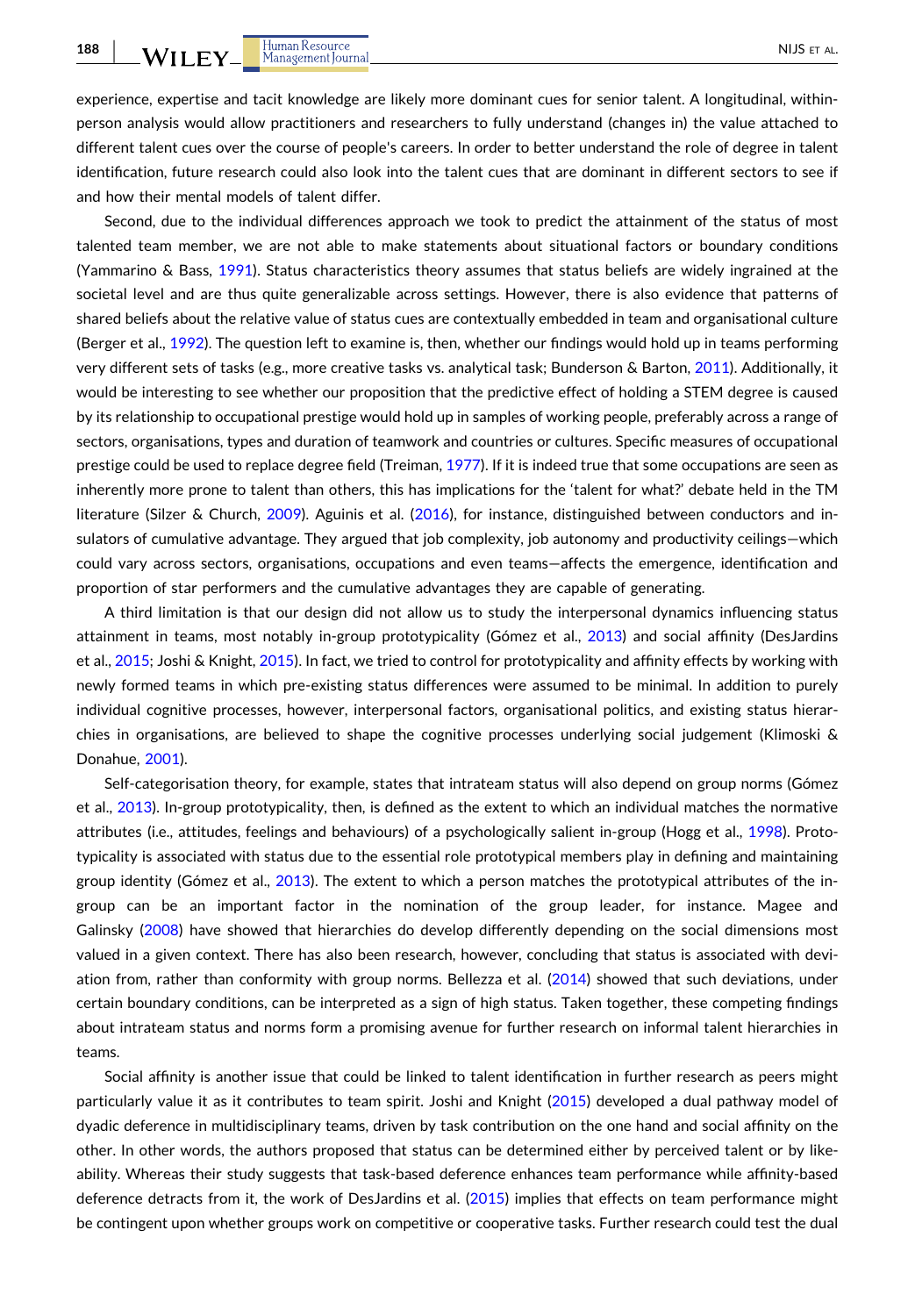pathway model and the boundary condition of competitive versus cooperative teamwork as applied to informal talent hierarchies in teams. As social affinity is a function of the relationship between two people, social network or dyadic research methods, such as Social Relations Modeling (Kenny et al., [2006\)](#page-23-0), are particularly well suited to study the effects of interpersonal dynamics on informal talent hierarchies in teams, and how more dyadic forms of hierarchies (also referred to as acyclicity; Bunderson et al., [2016\)](#page-22-0) affect team performance and satisfaction in multitalented teams. As Doyle et al. [\(2016\)](#page-22-0) discovered that the magnitude of status differences between team members can differ—conceptualised as status distance—these dyadic methods are particularly promising to detect how talent perceptions might translate into different status relations in a team depending on the peers in question. In a similar vein, peers might develop different status distances with peers based on the perceived complementarity or supplementary of their talents. This research could further the knowledge on interpersonal dynamics on a dyadic level by studying how status attainment is driven by the complementarity of teams members' talents (Van der Vegt, & Van de Vliert, [2005](#page-24-0)).

# **5.3** <sup>|</sup> **Implications for practice**

As many organisations seek to identify talent among young graduates, we are convinced that our results contribute to talent identification practice by exploring an understudied strategy for building talent pools—graduate talent identification (Clarke & Scurry, [2017;](#page-22-0) Muratbekova‐Touron et al, [2018](#page-24-0)). A key implication of the present paper is that TM practitioners could capitalise on knowledge of informal peer hierarchies, for a host of reasons (Doyle et al., [2016\)](#page-22-0).

First, involving peers in talent identification might increase the transparency and acceptance of talent decisions made (Gelens et al., [2014](#page-23-0)). Several studies have shown that most organisations today feel forced to keep their TM practices a secret, due to the fact that they are considered sensitive—since a small number of employees is singled out as 'talents' and awarded additional resources (De Boeck et al., [2018](#page-22-0)). However, organisations often feel uncomfortable with this secrecy, which has been found to compound negative co‐worker reactions to elitist talent decisions, as sensitive information tends to leak (Gelens et al., [2014\)](#page-23-0). The knowledge generated by the present study could thus be used to avoid or at least buffer negative co-worker reactions to TM decisions (De Boeck et al., [2018\)](#page-22-0).

Second, actively acknowledging the role of peers as relevant TM stakeholders might support organisations in making more ethical talent identification decisions (Collings, [2014\)](#page-22-0). Too often it is assumed that talent assessments are only reserved for managers. Including a wider range of decision makers, giving them 'voice' in the process, can result in more supported talent decisions.

Third, establishing more heterogeneous talent pools, grounded in multidisciplinary intrateam hierarchies (Bunderson & Barton, [2011\)](#page-22-0) might help promote innovation, diversity and inclusion in TM (Swailes, [2013\)](#page-24-0). For instance, there is a tendency towards appreciating leadership as the most 'important' talent—which was also found in the present study—as both organisational and academic interest in TM tends to accumulate around assessments of leadership potential (Nijs et al., [2014\)](#page-24-0). Consequently, employees identified as talents are predominantly young, white males who are perceived as future leaders (Swailes, [2013\)](#page-24-0). Maximising team heterogeneity could thus be a strategy to achieve more inclusive and diverse talent pools, something organisations report struggling with. Our study shows that when generic operationalisations of talent—in our case 'who is the most talented team member'— are used, there is a tendency to mainly appreciate a narrow set of talents (e.g., leadership) signalled by a narrow set of dominant cues (i.e., STEM degree), leading to a homogenous talent pool. In contrast, when talent is operationalised more diversely—by acknowledging and naming the different domains people can be talented in—we see that a wider range and combination of talent cues are valued. Organisational decision makers today however often work with generic operationalisations of talent, applying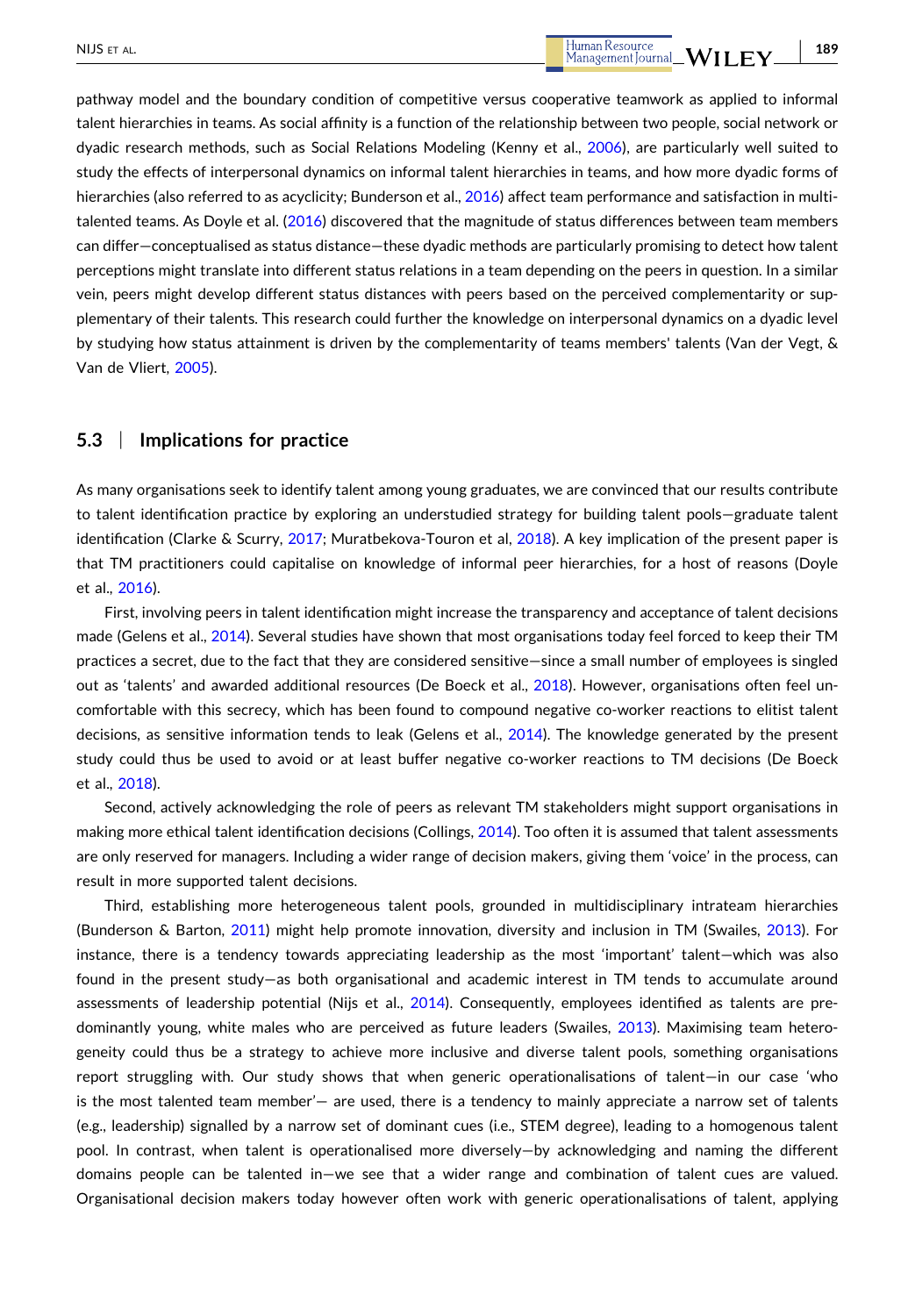<span id="page-21-0"></span>methods and tools that assess talent in general terms (e.g., the nine‐box grid), largely bypassing the 'talent for what?' question.

Our study implies that strategically reflecting about the types of talents that could be valuable for one's organisation—and using specific talent domain operationalisations—opens up much more actionable pathways to more inclusive, diverse talent pools. As an increasing number of organisations are aiming to create more inclusive TM pools, answering the 'talent for what?' question and incorporating this in assessment tools and methods forms a concrete starting point for organisations to make their TM more inclusive. Especially in a team context, it is crucial to assess what type of talents are complementary, with the potential to strengthen rather than weaken each other (i.e., cooperation instead of competition; Groysberg et al., [2011](#page-23-0)). When organisations do not specify what types of talent they are looking for, TM procedures and methods will be more susceptible to bias and face higher odds of reproducing deeply ingrained beliefs about what talent is (Makarem et al., [2019](#page-23-0)). By mapping the heuristics that underlie talent assessments, the present study has developed a clearer understanding of the combination of cues that are used when assessing talent, upon which organisations can build to develop assessor training where needed.

## **ACKNOWLEDGEMENTS**

This research was funded by an FWO project grant from the Research Foundation Flanders (G074418N) and an Internal Funds C1 grant from the KU Leuven (C14/17/014).

#### **CONFLICT OF INTEREST**

The authors declare that there is no conflict of interest.

# **DATA AVAILABILITY STATEMENT**

The data that support the findings of this study are available from the corresponding author upon reasonable request.

#### **ORCID**

*Sanne Nijs* <https://orcid.org/0000-0001-8493-7172> *Nicky Dries* <https://orcid.org/0000-0002-1556-0479>

#### **ENDNOTE**

 $1$  A correlation table is not provided since this is not customary for data-mining papers. First of all, multi-collinearity between predictors is not an issue in data mining—and linear dependencies between variables non‐informative—as this type of analyses model non‐linear dependencies between multiple variables in the form of *n‐*way interactions (Witten & Frank, [2005](#page-24-0)). Second, due to the inductive nature of the method our model contains a very large number of variables, difficult to render in a single correlation table. We do report the means and standard deviations for all variables that were found to be predictive of talent perceptions and talent status in the notes of Figures [1–5.](#page-12-0)

#### **REFERENCES**

- Aguinis, H., & O'Boyle, E. (2014). Star performers in twenty‐first century organizations. *Personnel Psychology*, *67*(2), 313–350.
- Aguinis, H., O'Boyle, E., Gonzalez‐Mulé, E., & Joo, H. (2016). Cumulative advantage: Conductors and insulators of heavy‐ tailed productivity distributions and productivity stars. *Personnel Psychology*, *69*(1), 3–66.
- Ames, D. R., Rose, P., & Anderson, C. P. (2006). The NPI‐16 as a short measure of narcissism. *Journal of Research in Personality*, *40*(4), 440–450.
- Anderson, C., John, O. P., Keltner, D., & Kring, A. M. (2001). Who attains social status? Effects of personality and physical attractiveness in social groups. *Journal of Personality and Social Psychology*, *81*(1), 116–132.
- Anderson, C., & Kilduff, G. J. (2009). Why do dominant personalities attain influence in face-to-face groups? The competence‐signaling effects of trait dominance. *Journal of Personality and Social Psychology*, *96*(2), 491–503.
- Baesens, B. (2014). Analytics in a big data world: The essential guide to data science and its applications. John Wiley & Sons.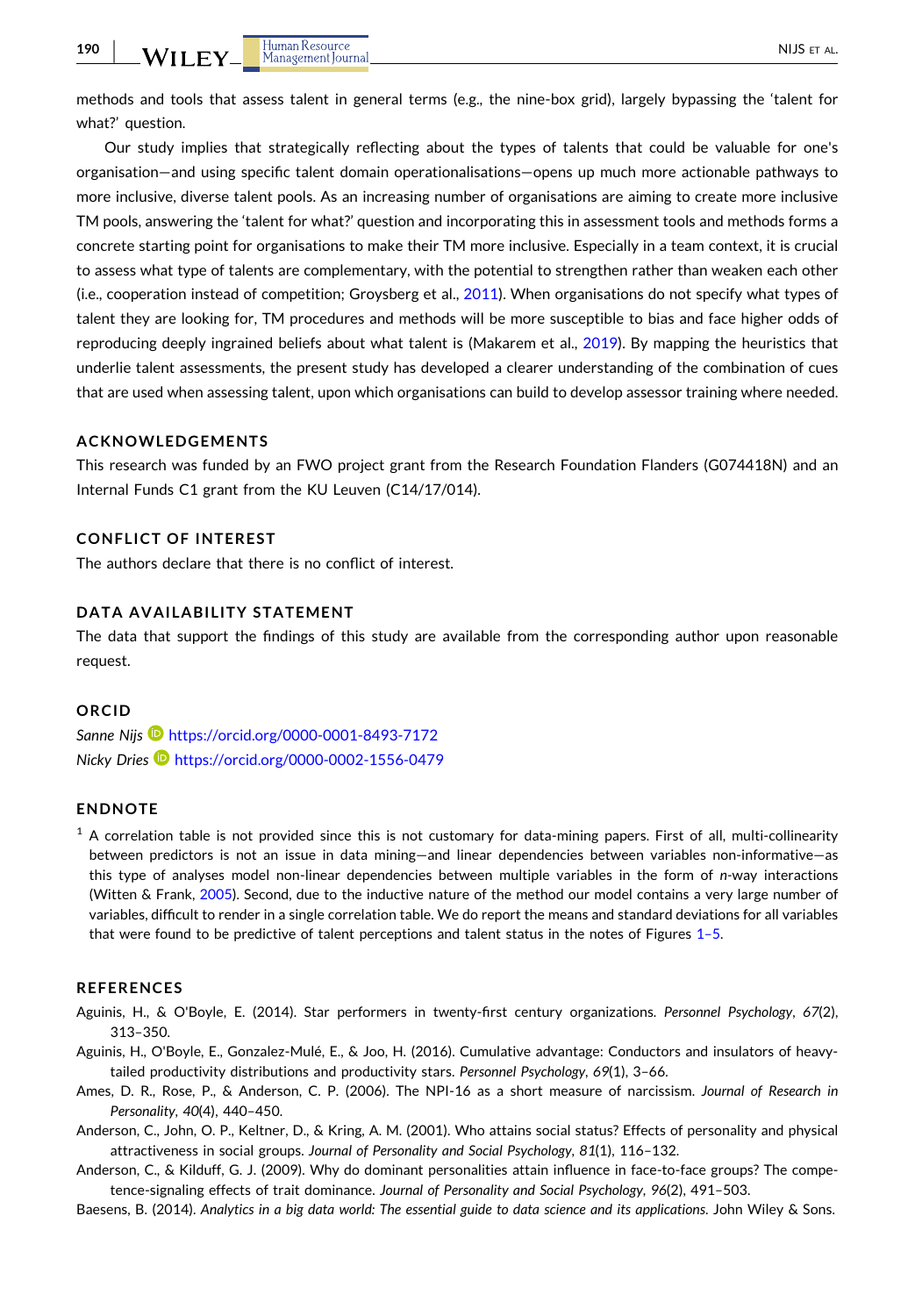- <span id="page-22-0"></span>Bellezza, S., Gino, F., & Keinan, A. (2014). The red sneakers effect: Inferring status and competence from signals of nonconformity. *Journal of Consumer Research*, *41*(1), 35–54.
- Bendersky, C., & Pai, J. (2018). Status dynamics. *Annual Review of Organizational Psychology and Organizational Behavior*, *5*, 183–199.
- Berger, J., Norman, R. Z., Balkwell, J. W., & Smith, R. F. (1992). Status inconsistency in task situations: A test of four status processing principles. *American Sociological Review*, *57*(6), 843–855.
- Berger, J., Rosenholtz, S. J., & Zelditch, M. (1980). Status organizing processes. *Annual Review of Sociology*, *6*(1), 479–508.
- Blader, S. L., & Yu, S. (2017). Are status and respect different or two sides of the same coin? *Academy of Management Annals*, *11*(2), 800–824.
- Bolino, M. C., Kacmar, K. M., Turnley, W. H., & Gilstrap, J. B. (2008). A multi-level review of impression management motives and behaviors. *Journal of Management*, *34*(6), 1080–1109.
- Boudreau, J. W., & Ramstad, P. M. (2005). Talentship, talent segmentation, and sustainability: A new HR decision science paradigm for a new strategy definition. *Human Resource Management*, *44*(2), 129–136.
- Bunderson, J. S. (2003). Recognizing and utilizing expertise in work groups: A status characteristics perspective. *Administrative Science Quarterly*, *48*(4), 57–591.
- Bunderson, J. S., & Barton, M. A. (2011). Status cues and expertise assessment in groups: How group members size one another up and why it matters. In J. L. Pearce (Ed.), *Status in management and organizations* (pp. 215–237). Cambridge University Press.
- Bunderson, J. S., Van Der Vegt, G. S., Cantimur, Y., & Rink, F. (2016). Different views of hierarchy and why they matter: Hierarchy as inequality or as cascading influence. *Academy of Management Journal*, *59*(4), 1265–1289.
- Bunderson, J. S., Van der Vegt, G. S., & Sparrowe, R. T. (2013). Status inertia and member replacement in role‐differentiated teams. *Organization Science*, *25*(1), 57–72.
- Chatman, J. A., & Flynn, F. J. (2005). Full‐cycle micro‐organizational behavior research. *Organization Science*, *16*(4), 434–447.
- Chen, G., Gully, S. M., & Eden, D. (2001). Validation of a new general self‐efficacy scale. *Organizational Research Methods*, *4*(1), 62–83.
- Chen, Y., Peterson, R. S., Phillips, D. J., Podolny, J. M., & Ridgeway, C. L. (2012). Introduction to the special issue: Bringing status to the table—attaining, maintaining, and experiencing status in organizations and markets. *Organization Science*, *23*(2), 299–307.
- Cheng, J. T., Tracy, J. L., Foulsham, T., Kingstone, A., & Henrich, J. (2013). Two ways to the top: Evidence that dominance and prestige are distinct yet viable avenues to social rank and influence. *Journal of Personality and Social Psychology*, *104*(1), 103–125.
- Clarke, M., & Scurry, T. (2017). The role of the psychological contract in shaping graduate experiences: A study of public sector talent management programs in the UK and Australia. *The International Journal of Human Resource Management*, *31*(8), 965–991.
- Collings, D. G. (2014). Toward mature talent management: Beyond shareholder value. *Human Resource Development Quarterly*, *25*(3), 301–319.
- Cornell, D. G., Pelton, G. M., Bassin, L. E., Landrum, M., Ramsay, S. G., Cooley, M. R., Hamrick, E., & Hamrick, E. (1990). Self‐concept and peer status among gifted program youth. *Journal of Educational Psychology*, *82*(3), 456–463.
- Correll, S. J., & Ridgeway, C. L. (2003). Expectation states theory. In J. Delamater (Ed.), *Handbook of social psychology* (pp. 29–51). Kluwer Academic Press.
- De Boeck, G., Meyers, M. C., & Dries, N. (2018). Employee reactions to talent management: Assumptions versus evidence. *Journal of Organizational Behavior*, *39*(2), 199–213.
- Deephouse, D., & Suchman, M. (2008). Legitimacy in organizational institutionalism. In R. Greenwood, C. Oliver, K. Sahlin, & R. Suddaby (Eds.), *The Sage Handbook of organizational institutionalism* (pp. 49–77). Sage.
- DesJardins, N. M. L., Srivastava, S., Küfner, A. C., & Back, M. D. (2015). Who attains status? Similarities and differences across social contexts. *Social Psychological and Personality Science*, *6*(6), 692–700.
- Dominick, P. G., & Gabriel, A. S. (2009). Two sides to the story: An interactionist perspective on identifying potential. *Industrial and Organizational Psychology*, *2*(4), 430–433.
- Doyle, S. P., Lount, R. B., Jr, Wilk, S. L., & Pettit, N. C. (2016). Helping others most when they are not too close: Status distance as a determinant of interpersonal helping in organizations. *Academy of Management Discoveries*, *2*(2), 155–174.
- Dreyfus, H. L., & Dreyfus, S. E. (2005). Peripheral vision: Expertise in real world contexts. *Organization Studies*, *26*(5), 779–792.
- Eddy, E. R., Tannenbaum, S. I., & Mathieu, J. E. (2013). Helping teams to help themselves: Comparing two team‐led debriefing methods. *Personnel Psychology*, *66*(4), 975–1008.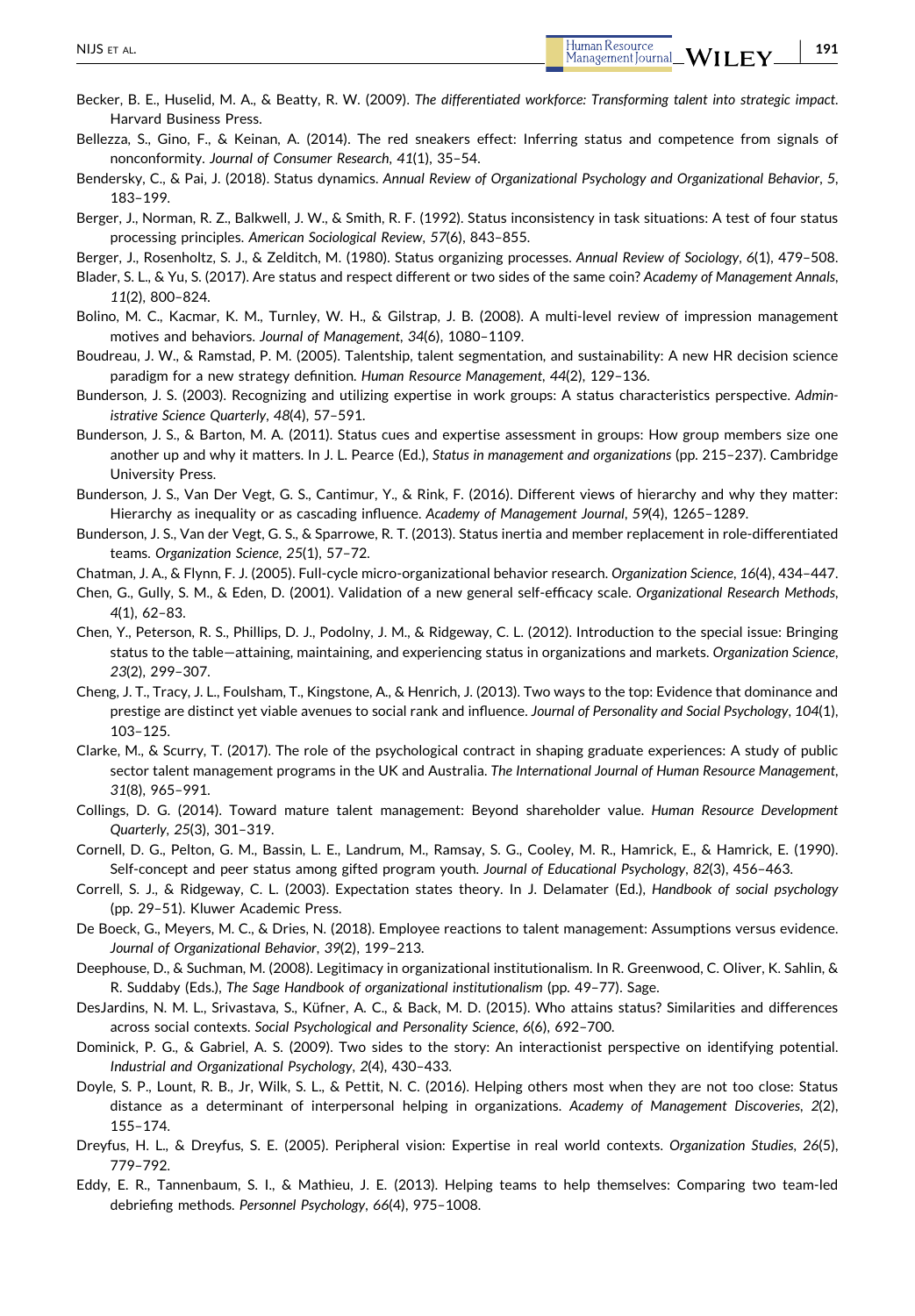<span id="page-23-0"></span>**192**

- Ericsson, K. A., Hoffman, R. R., & Kozbelt, A. (Eds.), (2018). *The Cambridge handbook of expertise and expert performance*. Cambridge University Press.
- Fenigstein, A., Scheier, M. F., & Buss, A. H. (1975). Public and private self‐consciousness: Assessment and theory. *Journal of Consulting and Clinical Psychology*, *43*(4), 522–527.
- Finkelstein, L. M., Costanza, D. P., & Goodwin, G. F. (2018). Do your high potentials have potential? The impact of individual differences and designation on leader success. *Personnel Psychology*, *71*(1), 3–22.
- Gagné, F. (2004). Transforming gifts into talents: The DMGT as a developmental theory. *High Ability Studies*, *15*(2), 119–147.
- Gallardo‐Gallardo, E., Dries, N., & González‐Cruz, T. F. (2013). What is the meaning of 'talent' in the world of work? *Human Resource Management Review*, *23*(4), 290–300.
- Gallardo‐Gallardo, E., Nijs, S., Dries, N., & Gallo, P. (2015). Towards an understanding of talent management as a phenomenon‐driven field using bibliometric and content analysis. *Human Resource Management Review*, *25*(3), 264–279.
- Gelens, J., Hofmans, J., Dries, N., & Pepermans, R. (2014). Talent management and organizational justice: Employee reactions to high potential identification. *Human Resource Management Journal*, *24*(2), 159–175.
- Gómez, Á., Jetten, J., & Swann, W. B. (2013). The more prototypical the better? The allure of being seen as one sees oneself. *Group Processes & Intergroup Relations*, *17*(2), 221–239.
- Groysberg, B., Polzer, J. T., & Elfenbein, H. A. (2011). Too many cooks spoil the broth: How high‐status individuals decrease group effectiveness. *Organization Science*, *22*(3), 722–737.
- Hogg, M. A., Hains, S. C., & Mason, I. (1998). Identification and leadership in small groups: Salience, frame of reference, and leader stereotypicality effects on leader evaluations. *Journal of Personality and Social Psychology*, *75*(5), 1248–1263.
- Hollenbeck, J. R., Beersma, B., & Schouten, M. E. (2012). Beyond team types and taxonomies: A dimensional scaling conceptualization for team description. *Academy of Management Review*, *37*(1), 82–106.
- Huselid, M. A., & Becker, B. E. (2011). Bridging micro and macro domains: Workforce differentiation and strategic human resource management. *Journal of Management*, *37*(2), 421–428.
- Jones, E. E., & Pittman, T. S. (1982). Toward a general theory of strategic self‐presentation. In J. Suls (Ed.), *Psychological perspectives on the self* (pp. 231–262). Lawrence Erlbaum.
- Joshi, A., & Knight, A. P. (2015). Who defers to whom and why? Dual pathways linking demographic differences and dyadic deference to team effectiveness. *Academy of Management Journal*, *58*(1), 59–84.
- Kenny, D. A., Kashy, D. A., & Cook, W. L. (2006). *Dyadic data analysis*. Guilford Press.
- Klimoski, R. J., & Donahue, L. M. (2001). Person perception in organizations: An overview of the field. In M. London (Ed.), *How people evaluate others in organizations: Person perception and interpersonal judgement in I/O psychology* (pp. 5–43). Lawrence Erlbaum.
- Kline, T. J. (1999). The team player inventory: Reliability and validity of a measure of predisposition toward organizational team‐working environments. *Journal for Specialists in Group Work*, *24*(1), 102–112.
- Kunda, Z., & Thagard, P. (1996). Forming impressions from stereotypes, traits, and behaviors: A parallel‐constraint‐ satisfaction theory. *Psychological Review*, *103*(2), 284–308.
- Langford, P. H. (2003). A one‐minute measure of the Big Five? Evaluating and abridging Shafer's 1999a Big Five markers. *Personality and Individual Differences*, *35*(5), 1127–1140.
- Liu, S., Zhan, Y., & Wang, M. (2011). Person-centric work psychology: Additional insights into its tradition, nature, and research methods. *Industrial and Organizational Psychology*, *4*(1), 105–108.
- Magee, J. C., & Galinsky, A. D. (2008). Social Hierarchy: The self‐reinforcing nature of power and status. *The Academy of Management Annals*, *2*(1), 351–398.
- Maimon, O., & Rokach, L. (2005). *Data mining and knowledge discovery handbook*. Springer.
- Makarem, Y., Metcalfe, B. D., & Afiouni, F. (2019). A feminist poststructuralist critique of talent management: Toward a more gender sensitive body of knowledge. *BRQ Business Research Quarterly*, *22*(3), 181–193.
- Martens, D., Vanhoutte, C., De Winne, S., Baesens, B., Sels, L., & Mues, C. (2011). Identifying financially successful start‐up profiles with data mining. *Expert Systems with Applications*, *38*(5), 5794–5800.
- McCracken, M., Currie, D., & Harrison, J. (2016). Understanding graduate talent management, development and retention for the enhancement of talent management: Sharpening 'the edge' of graduate talent. *The International Journal of Human Resource Management*, *27*(22), 2727–2752.
- McDonnell, A., Collings, D. G., Mellahi, K., & Schuler, R. (2017). Talent management: A systematic review and future prospects. *European Journal of International Management*, *11*(1), 86–128.
- McDonnell, A., Gunnigle, P., Lavelle, J., & Lamare, R. (2016). Beyond managerial talent: 'Key group' identification and differential compensation practices in multinational companies. *The International Journal of Human Resource Management*, *27*(12), 1299–1318.